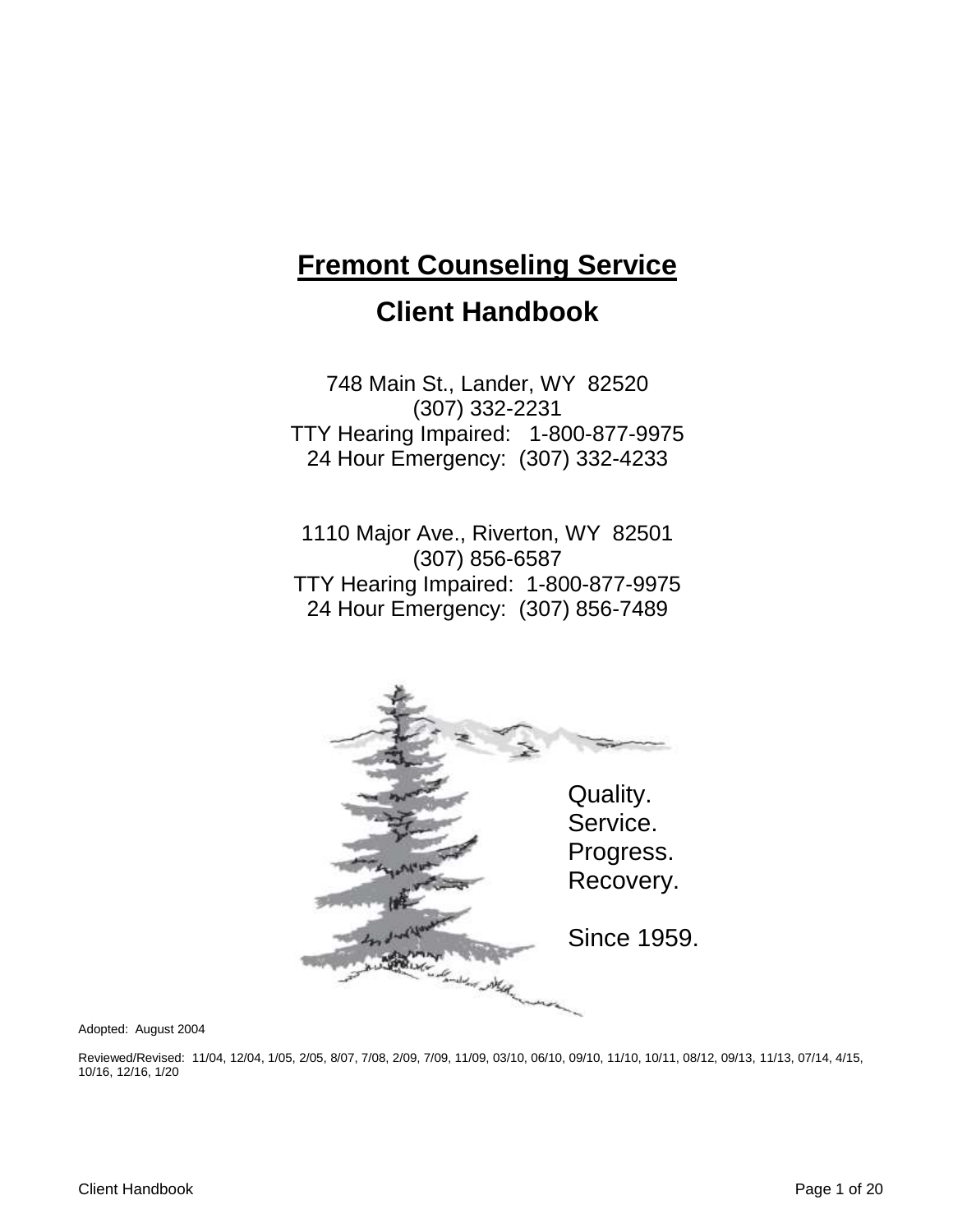# **NOTICE OF PRIVACY PRACTICES**

Privacy regulations in the federal law Health Insurance Portability and Accountability Act of 1996 (HIPAA) require Fremont Counseling Service to share this information with you. If you have any questions or want to know more information about this Notice of Privacy Practices (NPP), please ask your clinician for more details.

# **Your Medical Information**

You are better able to make health decisions about whom, when, and why others should have your **Protected Health Information (PHI)** when you understand what is in your clinical record and how it is used. Each time you visit Fremont Counseling Service information is collected about you and your mental and physical health. This information is kept in your clinical record at Fremont Counseling Service. The information gathered and filed in your clinical record is used for many reasons.

Although your health record is the property of Fremont Counseling Service, the information belongs to you. **You may inspect, read, or review it. You may even request a copy of it.** If you find anything in your records that you think is incorrect or if something important is missing you can ask us to correct or add to your record.

# **Privacy and the Laws**

Fremont Counseling Service keeps your PHI private and will give you notice of FCS legal duties and privacy practices. The Notice of Privacy Practices (NPP) and any changes made to our operations regarding it will be posted in each office. You or anyone else can request a copy of the NPP from the clerical staff or your clinician at any time.

# **How Your Protected Health Information can be Used and Shared**

HIPAA refers to "**use**" of your information when it is read by staff of Fremont Counseling Service. The information is considered "**disclosed**" if it is shared with or sent to others not employed by FCS. Except in special circumstances, **only the minimum necessary information is used**.

# **Use and Disclosure of Protected Health Information with your Consent**

After reading this Notice you will be asked to sign a Consent form that allows Fremont Counseling Service to gather and use your PHI.

# **Treatment, Payment, and Health Care Operations**

Fremont Counseling Service staff collects information about you to **provide treatment or other services**. Fremont Counseling Service may **share or disclose** your PHI to those who provide treatment to you **within the agency**. Referrals for **treatment outside the agency** will require a written **Authorization** signed by you or your parent/guardian. In most cases a signed **Authorization** is required from you to give your PHI to any other agency.

To collect **payment** for services, Fremont Counseling Service staff gathers information about you to bill you, your insurance company, or other payees.

Fremont Counseling Service may use or disclose your PHI to **evaluate and improve our health care operations**. Fremont Counseling Service may be required to provide information to governmental health agencies for research and tracking purposes. If so,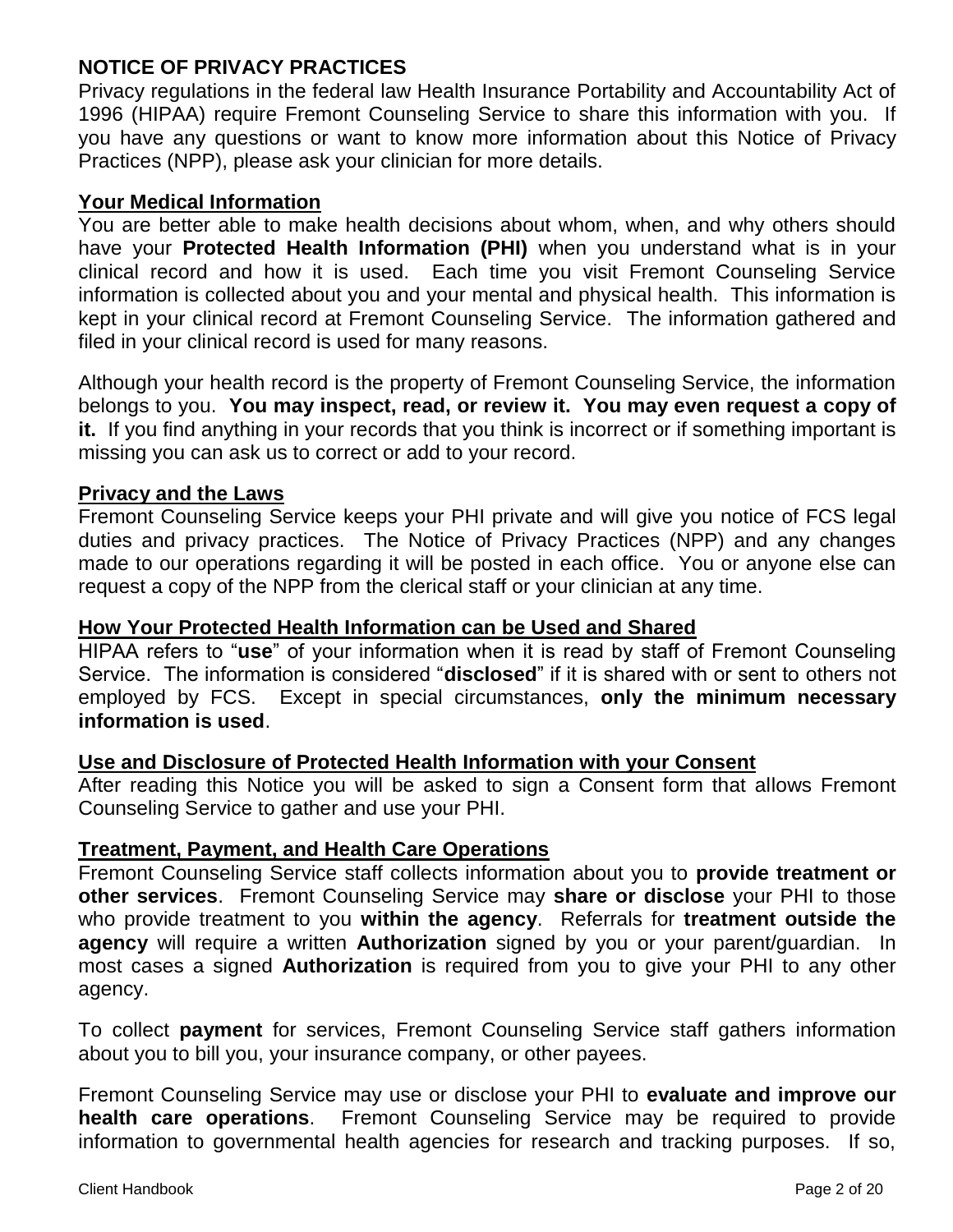**your name and other identifying characteristics are removed first**. If identifying information is shared, you will be notified first and asked to sign an Authorization.

Your **PHI may be used to improve the quality of services** provided by FCS. Your information may be used to remind you of appointments, notify you of appointment cancellations or reschedules, and/or refer you to other services. **If you prefer a specific method to contact you, tell your Clinician or the clerical staff** and we will do our best to accommodate your request.

FCS hires out to contract agencies some services. These **business associates will have access to your PHI** in order to perform their duties. They **will protect your information and privacy as it relates to their services** and in the same careful ways that FCS treats your information.

**Use and Disclosure of Protected Health Information NOT requiring Authorization**

**Federal and state laws allow or require Fremont Counseling Service to use or disclose some Protected Health Information without Authorization**. **Federal Laws and Regulations provide more restrictions for those individuals that receive substance abuse treatment services.** Information is used or disclosed when there is suspected neglect and/or abuse that involves children, the elderly, disabled, and/or incompetent persons; in medical emergencies; or in cases of life threatening harm to self or others. Fremont Counseling Service may release information to law enforcement officials to investigate a crime, if required to do so by law. Fremont Counseling Service may disclose the PHI of military personnel and veterans to government benefit programs related to eligibility and enrollment and to Worker's Compensation.

# **Disclosure Account**

When Fremont Counseling Service discloses your PHI a **record of to whom we sent it, when it was sent, and what was sent is kept** in your clinical record. **You can request a list of these disclosures from your clinician**.

# **Questions or Problems**

If you need more information, have questions or if you have a problem with how your PHI has been handled or if you believe your privacy rights have been violated, contact the Executive Director. **You have the right to file a complaint with Fremont Counseling Service and/or the Secretary of the U.S. Department of Health and Human Services**.

**Your care will not be limited in any way and no actions will be taken against you for complaints you may file.**

If you have any questions regarding this notice or FCS health information privacy policies please contact: Scott C Hayes Executive Director

748 Main St., Lander, WY 82520 (307) 332-2231

**The complete Fremont Counseling Service Notice of Privacy Practices is available upon request and on the FCS website: [www.fremontcounseling.com/about](http://www.fremontcounseling.com/about)**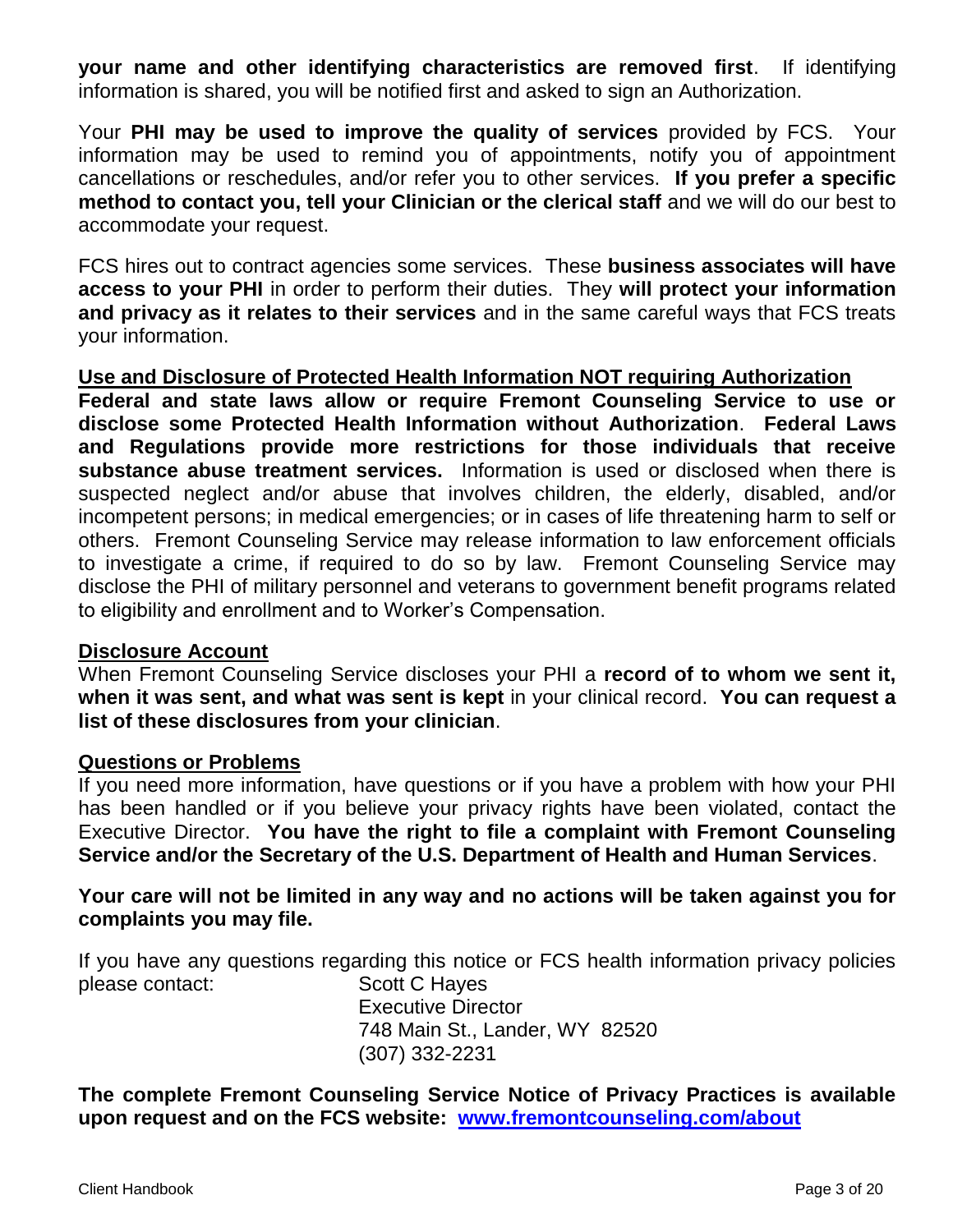# **Nondiscrimination Statement: Discrimination is Against the Law**

Fremont Counseling Service (FCS) complies with applicable Federal civil rights laws and does not discriminate based on race, color, national origin, age, disability, or sex.

Fremont Counseling Service (FCS) does not exclude people or treat them differently because of race, color, national origin, age, disability, or sex.

Fremont Counseling Service (FCS):

- Provides free aids and services to people with disabilities to communicate effectively with us, such as: Qualified sign language interpreters
- Written information in other formats (large print, audio, accessible electronic formats, other formats)
- Provides free language services to people whose primary language is not English, such as qualified interpreters and telephone translators
- Information written in other languages

If you need these services, contact **Scott C. Hayes, Executive Director**.

If you believe that Fremont Counseling Service (FCS) has failed to provide these services or discriminated in another way based on race, color, national origin, age, disability, or sex, you can file a grievance with: **Scott C. Hayes, Executive Director**

Fremont Counseling Service 748 Main St Lander, WY 82520 1-800-332-2231, TTY number—1-800-877-9975 1-307-332-9338 shayes@fremontcounseling.com

You can file a grievance in person or by mail, fax, or email. If you need help filing a grievance, **Scott C. Hayes, Executive Director** is available to help you.

You can also file a civil rights complaint with the U.S. Department of Health and Human Services, Office for Civil Rights:

- Electronically through the Office for Civil Rights Complaint Portal available at: <https://ocrportal.hhs.gov/ocr/portal/lobby.jsf>
- By mail or phone at:

U.S. Department of Health and Human Services 200 Independence Avenue, SW Room 509F, HHH Building Washington, D.C. 20201 1-800-368-1019, 800-537-7697 (TDD)

• Complaint forms are available at [http://www.hhs.gov/ocr/office/file/index.html.](http://www.hhs.gov/ocr/office/file/index.html)

ATENCIÓN: si habla español, tiene a su disposición servicios gratuitos de asistencia lingüística. Llame al 1-800-332-2231 (TTY: 1-800-877-9975).

注意:如果您使用繁體中文,您可以免費獲得語言援助服務。請致電 1-800-332-2231 (TTY: 1-800-877-9975)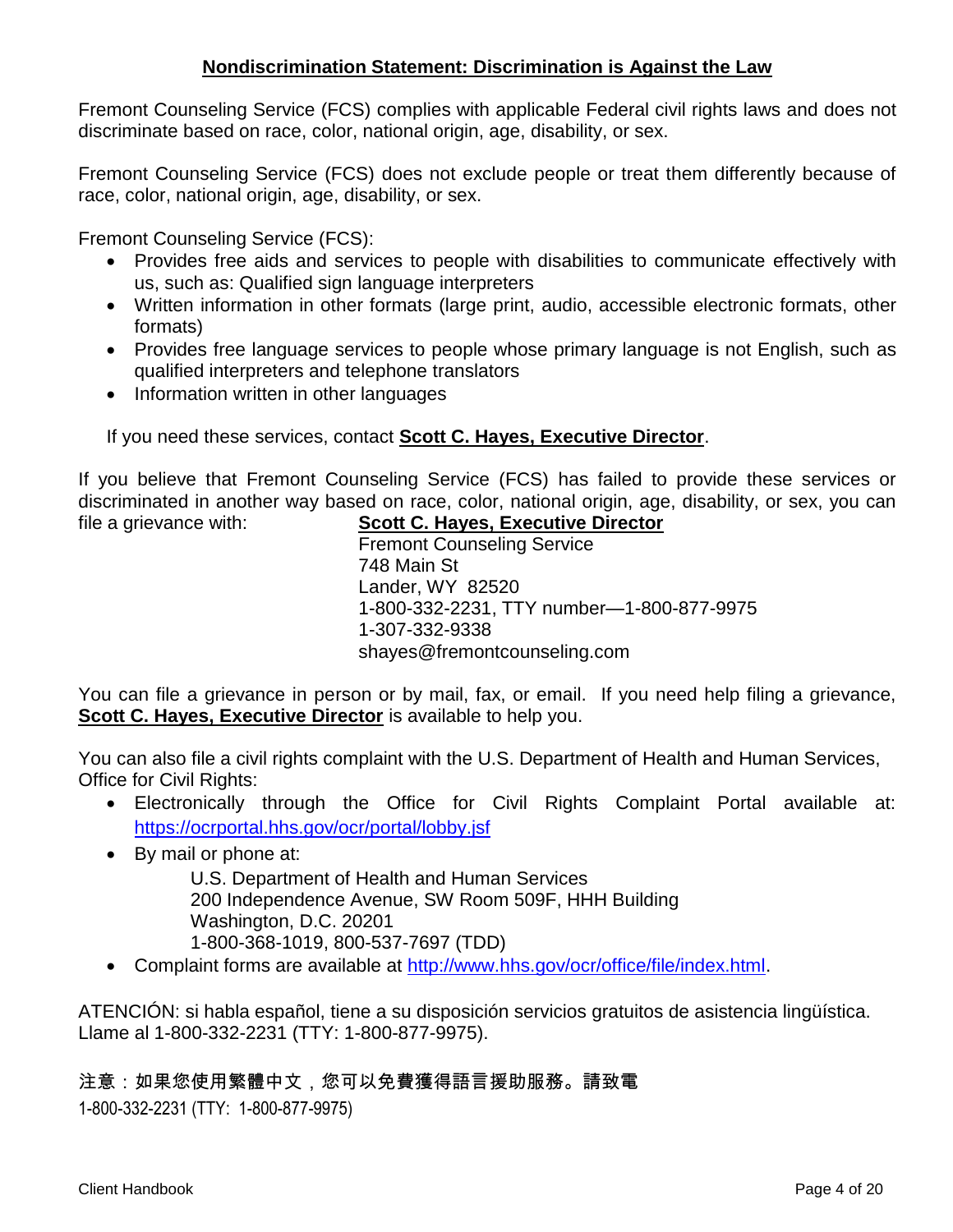# **TABLE OF CONTENTS**

| Professional Disclosure and Confidentiality Statement 9 |  |
|---------------------------------------------------------|--|
|                                                         |  |
|                                                         |  |
|                                                         |  |
|                                                         |  |
|                                                         |  |
|                                                         |  |
|                                                         |  |
|                                                         |  |
|                                                         |  |
|                                                         |  |
|                                                         |  |
|                                                         |  |
|                                                         |  |
|                                                         |  |
|                                                         |  |
|                                                         |  |
|                                                         |  |
|                                                         |  |
|                                                         |  |
|                                                         |  |
|                                                         |  |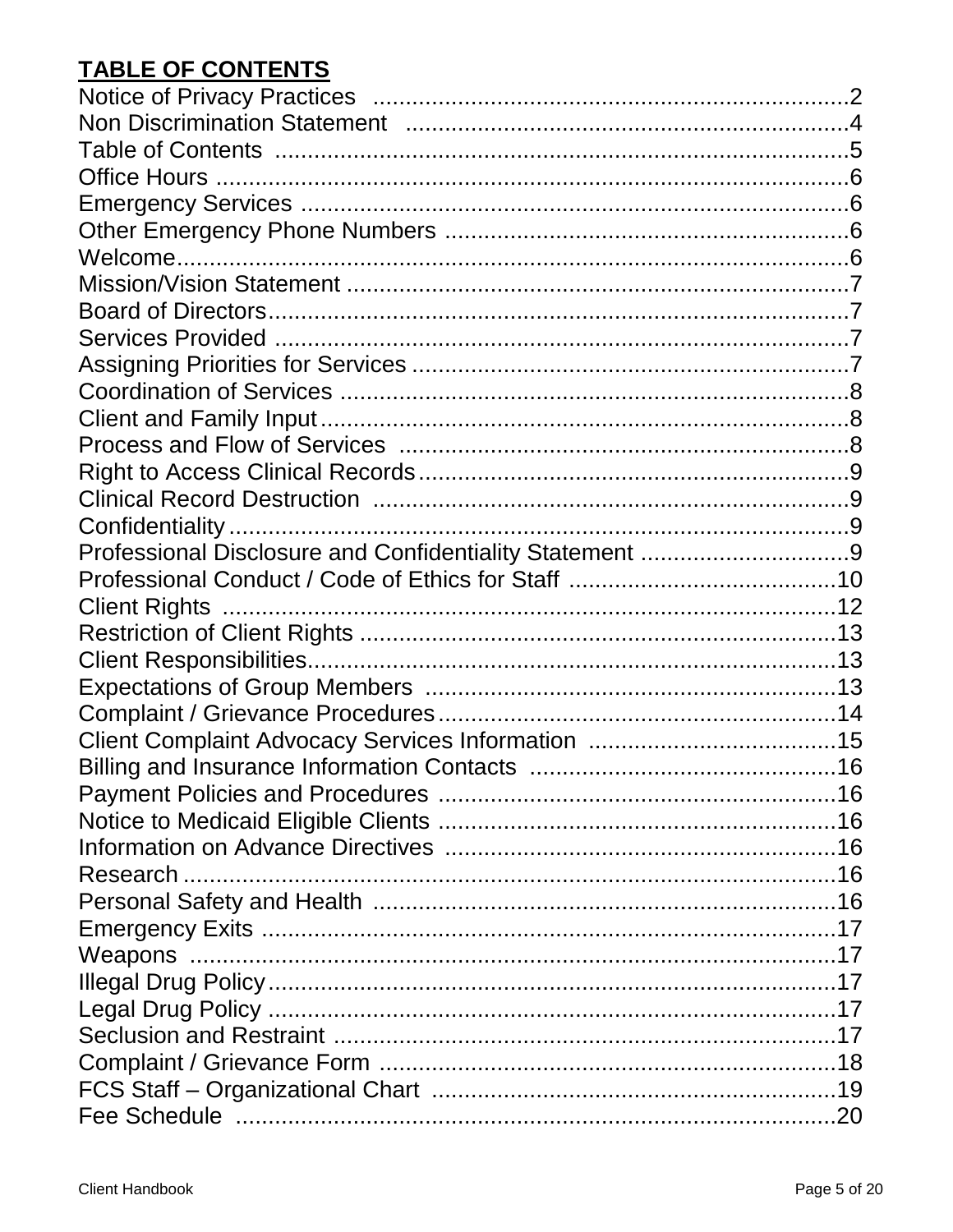#### **FREMONT COUNSELING SERVICE HOURS OF OPERATION**

Services for clients are provided at our main offices:

#### **748 Main St., Lander, WY 82520**

#### **1110 Major Ave., Riverton, WY 82501**

- 8:00 a.m. to 5:00 p.m. Monday through Friday (2A1a3, 2A1a4)
- Group Therapy is provided after hours

Other services provided at:

- SIP Office, 515 N. 2<sup>nd</sup> St., Riverton, WY 82501
- Hours vary

#### **EMERGENCY SERVICES are provided 24 hours by calling the main offices**

- (307) 332-2231
- (307) 856-6587

#### **OR accessing the ON-CALL ANSWERING SERVICE**

- Lander: 332-4233
- Riverton: 856-7489

2B8d1dvii, 2A1a3, 2A1a4

#### **OTHER EMERGENCY PHONE NUMBERS**

- All Emergencies: 911
- Poison Control Center: 1-800-955-9119
- Indian Health Service:
	- Arapahoe Clinic: (307) 856-9281
	- Fort Washakie Clinic: (307) 332-7300
- Lander Valley Medical Center (307) 332-4420
- Riverton Memorial Hospital (307) 856-4161

#### **[WWW.FREMONTCOUNSELING.COM](http://www.fremontcounseling.com/)**

Access our website for 'round the clock information on our services, forms, etc. online. Email us: [info@fremontcounseling.com](mailto:info@fremontcounseling.com)

#### **BILLING and INSURANCE INFORMATION**

For more information on your bill and our billing procedures, please contact:

- Controller (307) 332-2231
- Billing Clerk (307) 332-2231

#### **WELCOME**

Welcome to Fremont Counseling Service (FCS). You are making the first step in your recovery or in the recovery of someone important to you. In this handbook you will find the answers to many of the questions you may have about FCS and our services.

**FREMONT COUNSELING SERVICE** is a private, non-profit community mental health center. Funding for services come from client fees, insurance, and state and county contracts/grants. Services offered and available to all community members (adults, families, and children) and are provided in an outpatient setting. (2A1a1, 2A1a2, 2A1a6)

Fremont Counseling Service will maintain the resources necessary to adequately provide the core services identified in the process and flow of services, including retaining qualified service providers and support staff, physical space and materials. (2A2)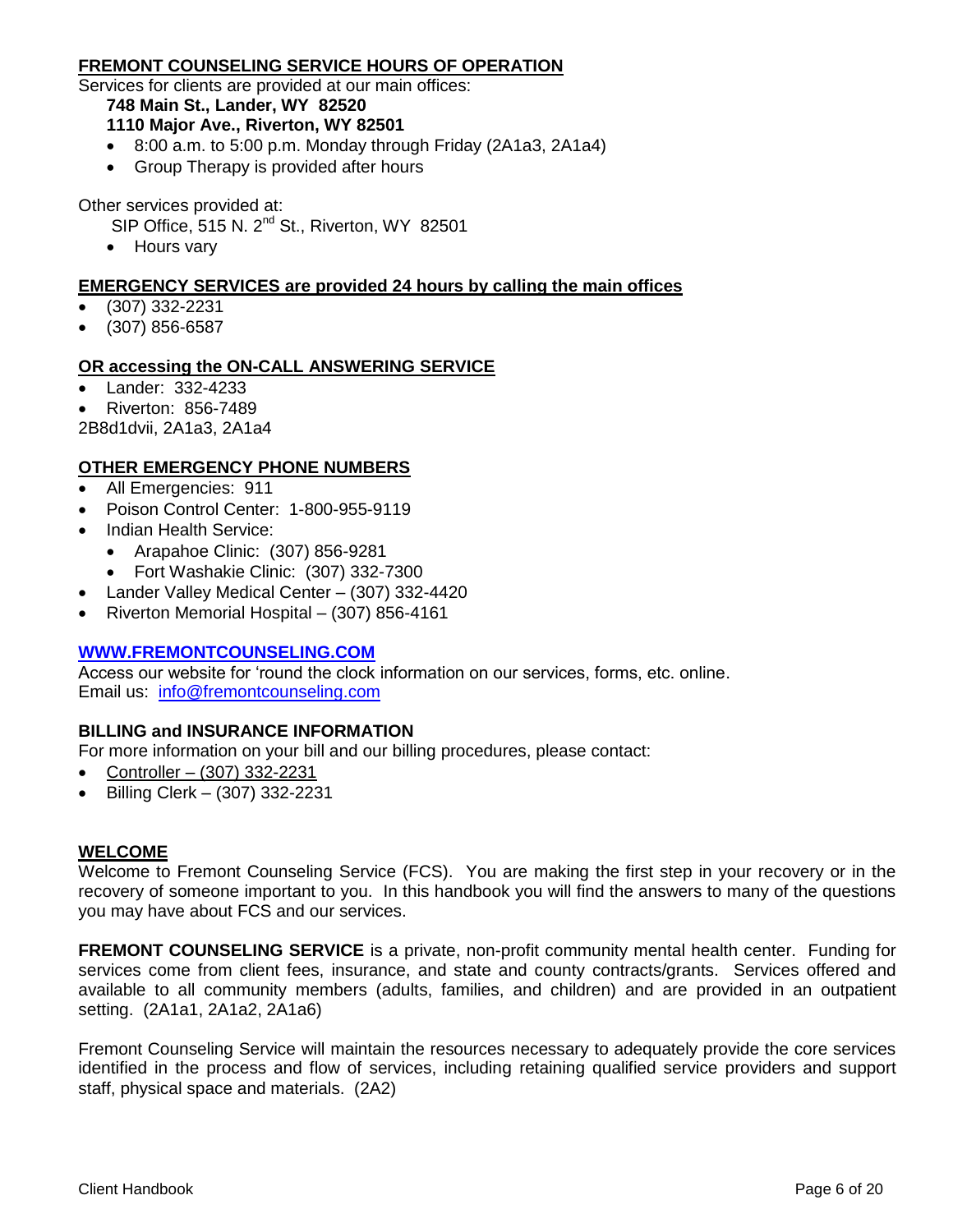#### **MISSION**

The mission of Fremont Counseling Service is to provide the highest quality mental health and substance abuse services to enhance people's lives and enrich our communities.

#### **VISION STATEMENT**

Healthy minds for all.

#### **BOARD OF DIRECTORS**

The Board of Directors governs the operations of Fremont Counseling Service (FCS), is accountable for the FCS mission, goals, and fiscal oversight, and as such, must perform its duties in specific ways.

The Board of Directors meets every month, rotating between the Lander and Riverton offices. Board meetings are open to the public.

#### **SERVICES PROVIDED (2A1a9)**

A variety of treatment options are provided by a multidisciplinary team, including:

- 1. Screening and initial assessment
- 2. Outreach (services provided to non-clients who need further information regarding whether or not mental health or substance use disorder treatment is recommended)
- 3. Case management (including community linkage, enhancing social support networks, and outreach to encourage involvement of clients and their families/significant others in treatment)
- 4. Clinical assessment (Intake)
- 5. Community-based services
- 6. Emergency Services (24/7/365) provided to all individuals of Fremont County and not just the clients of FCS
- 7. Individual therapy
- 8. Marriage, couple or family therapy
- 9. Group therapy
- 10. Intensive treatment services (including intensive outpatient groups)
- 11. Medication Management / Psychiatric Services
- 12. Psycho-educational groups, including topics on wellness, recovery and resiliency
- 13. Referral to other treatment services or providers
- 14. Psychosocial Rehabilitation Program (SIP Supported Independence Program)
- 15. Supported employment, job development and job coaching
- 16. Consultation and community education
- 17. Quality of Life Supports (SPMI/SMI, SED)
- 18. Peer Support Services
- 19. Recreational and social skills development (SPMI/SMI, SED)
- 20. Individual rehabilitative skills training
- 21. Referral to peer support, advocacy, self-help or other support groups, or other avenues of support, as appropriate or requested

Staff are available to answer questions and help with accessing our services. Please call our offices for more information.

#### **ASSIGNING PRIORITY FOR SERVICES**

Equal access is provided to all that ask for services without regard to age, sex, religion, culture, ethnicity, sexual orientation, disability, or income level. Individuals seeking FCS services are prioritized as follows:

- 1. Persons who are at risk of harming themselves or others,
- 2. Pregnant women that are seeking substance abuse treatment,
- 3. Persons that need urgent care those adults and children with a serious mental illness,
- 4. IV drug abusers,
- 5. Those that do not fall into one of the above categories will be served on a first come, first served basis.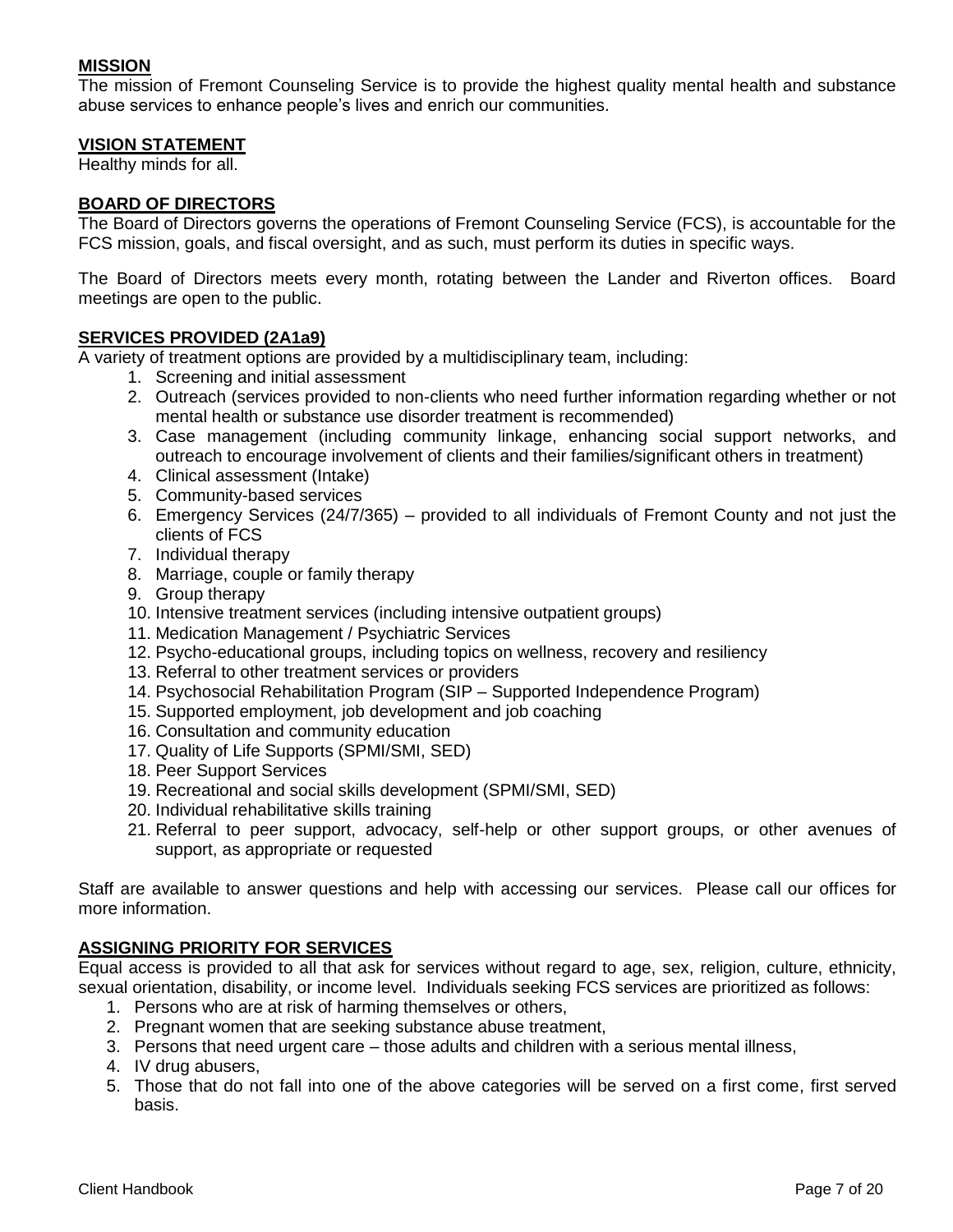#### **COORDINATION OF SERVICES**

Your primary clinician will be responsible for the coordination of services for you while you are receiving treatment from us. Together, you and your clinician will determine how long and how often you will receive services. (2A1a5, 2B8d6)

Clerical staff will note your primary clinician on the Professional Disclosure Clinical Staff List during your service orientation.

#### **CLIENT AND FAMILY INPUT**

A member of our clinical staff will guide each person served through the therapeutic process and will help the client understand their involvement in treatment from intake through discharge. Those served will have input on their treatment services, quality of care, individual outcomes and satisfaction with services provided to them. The person served and as appropriate, and with permission, family members and other supportive people will be involved in the treatment process. (2B8d1c)

#### **PROCESS AND FLOW OF SERVICES (2B8d5c)**

#### **Consent to Treatment**

In order for FCS to provide services to you, you must give us your consent to your treatment. Consents for treatment can revoked or refused, but we will be unable to provide services to you without a valid consent. (2B8d1dii)

#### **Intake and Orientation**

Clerical and clinical staff will gather information from you regarding your concerns, health information, and billing information. You will also receive an orientation to FCS services and premises as part of this handbook.

#### **Assessment**

A licensed clinician or certified staff member will ask you and will ask family members and other supportive people (with your permission) about your concerns, health information and will help you choose the services to best meet your needs. You will be asked about your strengths, needs, abilities, and preferences for treatment. If FCS staff identify any potential risks that may be a threat to you, we will provide additional information or services based on the identified risk. This could include calling local law enforcement or conducting an emergency services assessment. (2B8d1vi, 2B8d4)

#### **Treatment Plan**

A clinician will work with you and will work with family members and other supportive people (with your permission) to develop a treatment plan that includes the services that will best meet your needs. The treatment plan and services provided will be updated on an on-going basis. (2B8d5)

#### **Counseling / Treatment Group**

You and your clinician will decide how often to meet, what treatment goals to address, and how to work toward meeting those goals. Motivational incentives may be used through the course of treatment. (2B8d5d)

#### **Psychiatric Medications**

If you and your clinician decide medications may be helpful, psychiatric services are available to you.

#### **Referrals**

Your clinician or another staff member may help you to receive other services provided within FCS or refer you to other agencies for services that we do not provide in order to best meet your needs. (2A1a8)

#### **Outcome Measures and Satisfaction**

From time to time during the treatment process you will be asked to answer questions or complete surveys to measure your progress and evaluate your treatment plan. You will also be invited to provide feedback on how we can improve services during and after the treatment process is completed.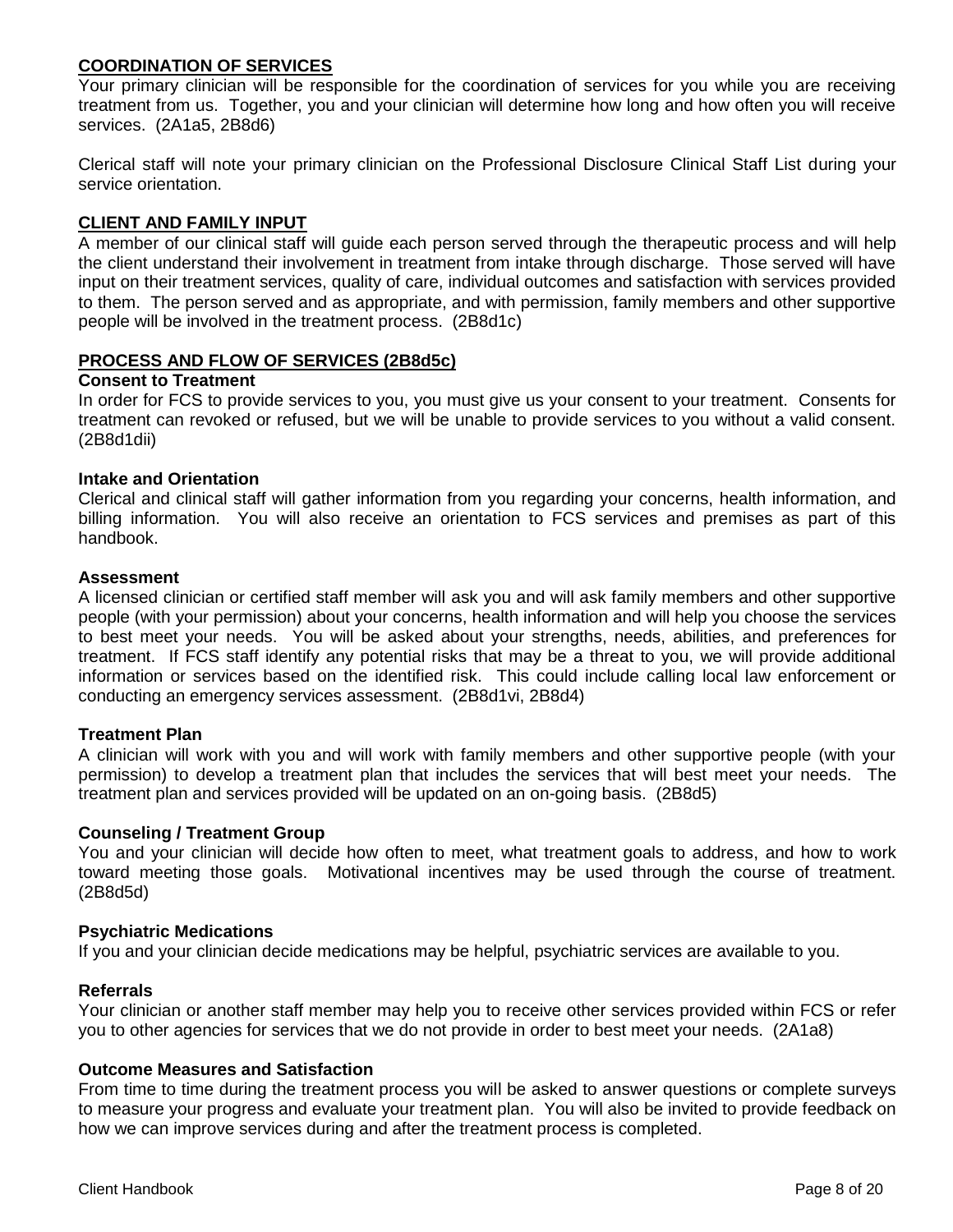## **Education**

Fremont Counseling Service provides education about a variety of health issues to clients, family members, and the community.

#### **Transition / Discharge**

When you have met your goals or you no longer choose to participate in FCS services, your clinician will help you and will help your family members and other supportive people (with your permission) to develop a plan to maintain or improve the gains you made while in treatment. (2B8d1div, 2B8d1dv)

## **RIGHT TO ACCESS CLINICAL RECORDS**

Clients have the right to access their records. The client must request access to the clinical record from their clinician. In some instances, information contained in the clinical record that is generated by sources other than FCS will not be released. Information considered clinically harmful to the client may be released to persons with a properly executed consent for the release of confidential information, signed by the client or as required by law.

1K2d2

#### **CLINICAL RECORD DESTRUCTION**

FCS will maintain clinical records according to federal and state regulations. Clinical records will be destroyed in a consistent manner to maintain client confidentiality and protect the client. Clinical records of adult clients will be kept seven (7) years after the date of discharge. Clinical records of minor clients will be kept seven (7) years after the minor reaches the age of majority.

#### **CONFIDENTIALITY (2B8d1di)**

The confidentiality of records kept by FCS is protected by Federal Laws and Regulations. Operations and authorizations will be explained to each client and, as appropriate, to family members. Generally, FCS may not tell a person outside the agency that a client visits the agency, attends programs or is authorized to give any information identifying a person as a client unless:

- 1) the person served or their parent/guardian consents to releasing information in writing (when a person served is under eighteen (18) years of age, their parent/guardian has access to their records without a release of information)
- 2) the information is allowed through a court order
- 3) the information is given in a medical emergency
- 4) the information is given to qualified personnel for research, audit or program evaluation
- 5) the person served threatens to harm themselves or another person
- 6) the person served commits or threatens to commit a crime either at an FCS location or against someone that works for FCS

Violation of the Federal Laws and Regulations by FCS or an FCS employee is a crime. Suspected violations may be reported to the district United States Attorney.

#### **FEDERAL LAW AND REGULATIONS DO NOT PROTECT ANY INFORMATION ABOUT SUSPECTED CHILD ABUSE AND NEGLECT FROM BEING REPORTED UNDER STATE LAW TO THE APPROPRIATE LOCAL AND STATE AUTHORITIES.**

For more information refer to: Federal Law 42 U.S.C. 290ee-3, 290ff-3 and Federal Regulation 42 CFR, part 2; Federal Regulation 45 CFR; Wyoming State Law, Chapter 3.

# **PROFESSIONAL DISCLOSURE AND CONFIDENTIALITY STATEMENT (2G1a)**

#### **Confidentiality:**

We adhere to accepted professional standards of confidentiality. Unless you are an un-emancipated minor (under 18 years old and not your own legal guardian), no personal counseling information is released outside Fremont Counseling Service without your explicit authorization. In clinical relationships where unemancipated minors are receiving treatment, personal counseling information can be accessed by or released to the parent/guardian of the minor without the minor's explicit authorization (unless it is otherwise stated that parent/guardian access is denied via a court order).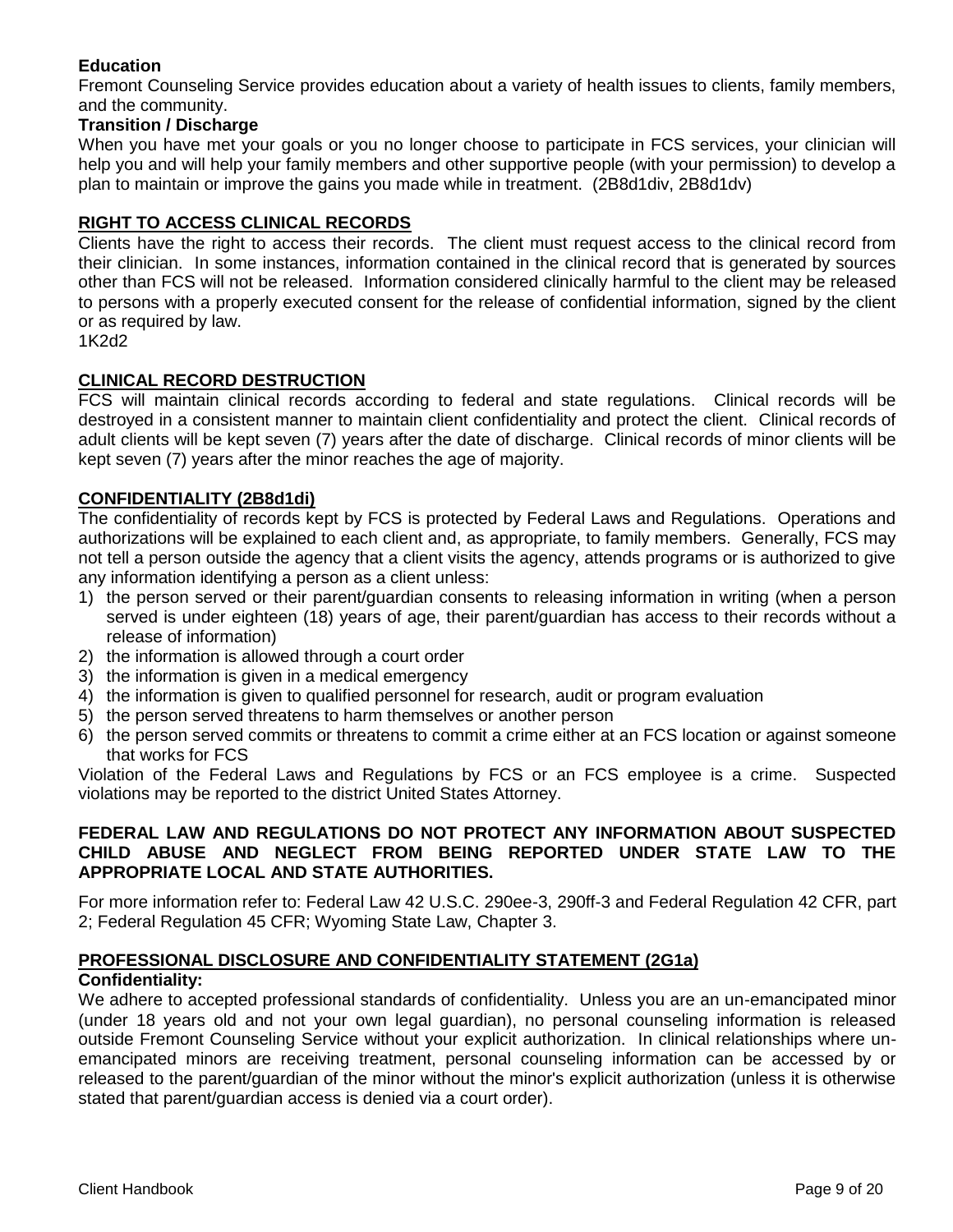On March 1, 1999, Wyoming implemented a privileged communication statute. The law states that clients retain the right of privacy when involved in legal proceedings (civil, criminal, and juvenile) unless these specific circumstances exist:

- a. abuse or harmful neglect of children, elderly, disabled, or incompetent individuals is known or reasonably suspected \*\*
- b. the validity of a former client's will is contested
- c. information related to counseling is necessary to defend against a malpractice action brought by a client
- d. an immediate threat of physical violence against a readily identifiable victim is disclosed to the counselor
- e. where an immediate threat of self-harm is disclosed to the counselor in the context of civil commitment proceedings \*\*
- f. the client alleges mental or emotional damages in civil litigation or his/her mental or emotional state becomes an issue in any court proceeding concerning child custody or visitation
- g. the client is examined pursuant to a court order
- h. in the context of investigations and hearings brought by the client and conducted by the board, where violations of this act are at issue. (W.S.33-38-113).

Information deemed to be of a sensitive nature will be inspected by the Wyoming Mental Health Professions Licensing Board and they will determine whether the information will become part of the record and subject to disclosure.

\*\* The confidentiality of those participating in substance abuse treatment services are further protected by Federal Regulations 42 CFR, part 2. For more information please consult your primary Clinician or the Privacy Official.

#### **Professional Conduct/Code of Ethics:**

Personal counseling relationships are strictly professional and contacts between clients and counselors are expected to be of a professional nature. Sexual intimacies between a client and counselor are never appropriate, even after the therapeutic relationship has ended. Dual relationships are to be avoided if possible. We adhere to the Code of Ethics and standards of practice of one or more of the following: the American Counseling Association, the National Association of Social Workers, American Association for Marriage and Family Therapy, the National Association of Alcoholism and Drug Abuse Counselors, or the American Psychological Association.

Advanced Practice Nurses adhere to standards of practice of the American Nurses Association and are licensed by the Wyoming State Boards of Nursing.

This disclosure statement is required by the Wyoming Mental Health Professions Licensing Act. The Wyoming Mental Health Professions Licensing Board (2020 Carey Ave., Suite 201, Cheyenne, WY 82002, (307) 777-7788) administers and enforces the requirements of the Act.

#### **FREMONT COUNSELING SERVICE CODE OF CONDUCT for STAFF (2B8d1dviii)**

As an employee of Fremont Counseling Service, and as a professional staff member providing direct clinical services to clients, I agree to:

- 1. Remain knowledgeable of the ethical code(s) of the professional license(s) / certification(s) I hold and abide by them.
- 2. Practice clinical services in a manner that is in the best interest of the client and the public and does not endanger public health, safety, or welfare.
- 3. Assume clinical responsibility for clients receiving services from other agencies or colleagues only after being provided with appropriate notice and/or consultation with all involved parties.
- 4. Coordinate services with other care providers and family members in cooperation with the client receiving the services, including appropriate discharge planning.
- 5. Be able to justify all services rendered to clients as necessary for medical, diagnostic, or therapeutic purposes.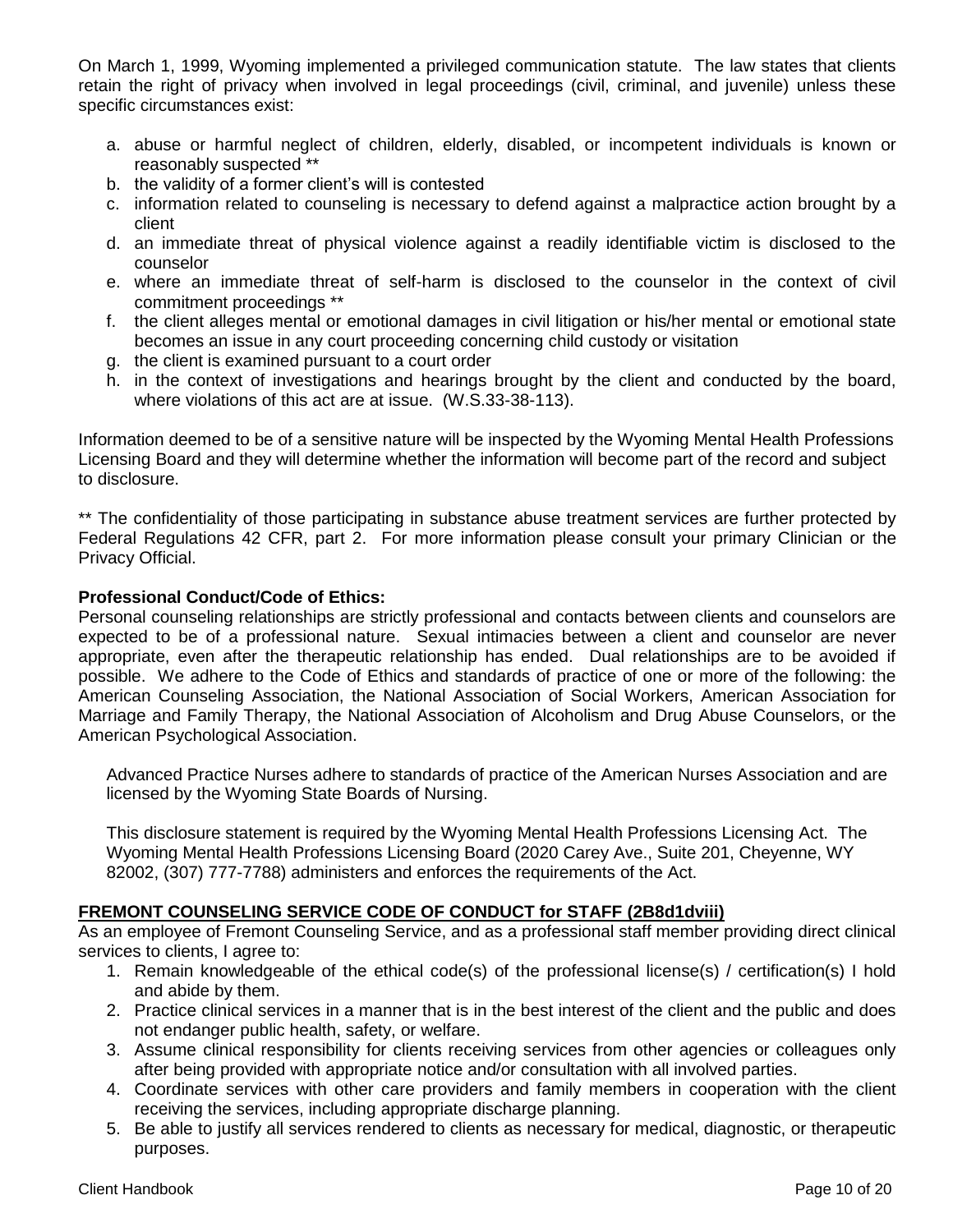- 6. Terminate services with a client when such services are no longer required or no longer serve the client's needs. However, if services are withdrawn, I will do this in such a manner to avoid or minimize client harm.
- 7. Keep current with emerging knowledge regarding best practices within my field and base my practice upon this knowledge.

As an employee of Fremont Counseling Service, I agree to:

- Interact with staff, clients, and community members in a polite, honest, fair, respectful, and non-abusive manner.
- Physical punishment of clients or knowingly engaging in sexual intimacy with clients is never appropriate.
- Personal property of persons served, visitors, stakeholders and employees, as well as property owned, leased, or rented by FCS will be respected and safeguarded to the best of our abilities and within the limits of applicable laws.
- Provide clients with accurate, complete, and understandable information regarding the extent and nature of services available to them, including the risks, rights, opportunities, obligations, and fees charged for those services.
- Practice within the areas for which I am trained and experienced, unless closely supervised for the purpose of expanding knowledge, training, and competency.
- Seek the advice and counsel of colleagues and management whenever such consultation is in the best interest of the client or when in doubt about the ethical propriety of a situation, including the identification of conflicts of interest.
- Take appropriate action to protect the well-being of clients when I have concerns regarding actions or events that may impact Fremont Counseling Service's ability to provide quality care
- Maintain documentation of all services according to Fremont Counseling Service standards.
- Respect client privacy and maintain confidence of all information obtained in the course of treatment and/or business. I will only disclose client information or records to others outside the agency with the written consent of the client to do so. I am aware that exceptions to written consent include cases of imminent life-threatening danger to the client or others, or when I am court ordered to do so.
- Refrain from damaging dual relations with clients that compromise the client's well-being or impair my objectivity and professional judgment, including but not limited to the counseling of close relatives or friends, engaging in sexual intimacies with a client or former client, or engaging in commercial or political enterprises with clients.
- Refrain from practicing or facilitating discrimination based on race, color, national origin, sex, age, disability, religion, health status, language barriers, or sexual orientation.
- Report to management, the Executive Director, or his/her designee any known or suspected violations of the laws of the United States of America, the State of Wyoming, or violations of this or other applicable professional codes of ethics.
- Adhere to all levels of internal controls, agency policies and procedures, and understand that Fremont Counseling Service expects openness and honesty from all employees during their course of employment.
- Limit solicitation of funds on behalf of a personal cause to FCS staff. Persons served will not be included in agency or personal fundraising activities.
- Limit witnessing of documents to those included in the scope of regular duties (ie. releases of information). In general, FCS staff will not witness documents for persons served (such as powers of attorney, guardianship, or advance directives) unless they are notarizing them as part of their duties as a Notary Public.
- Insure that all advertisements and printed materials are clearly and accurately portrayed and will not include false or misleading statements or exaggerations.

# **Business Ethics and Conduct (condensed)**

The successful business operation and reputation of FCS is built upon the principles of fair dealing and ethical conduct of our employees. Our reputation for integrity and excellence requires careful observance of the spirit and letter of all applicable laws and regulations, as well as a scrupulous regard for the highest standards of conduct and personal integrity.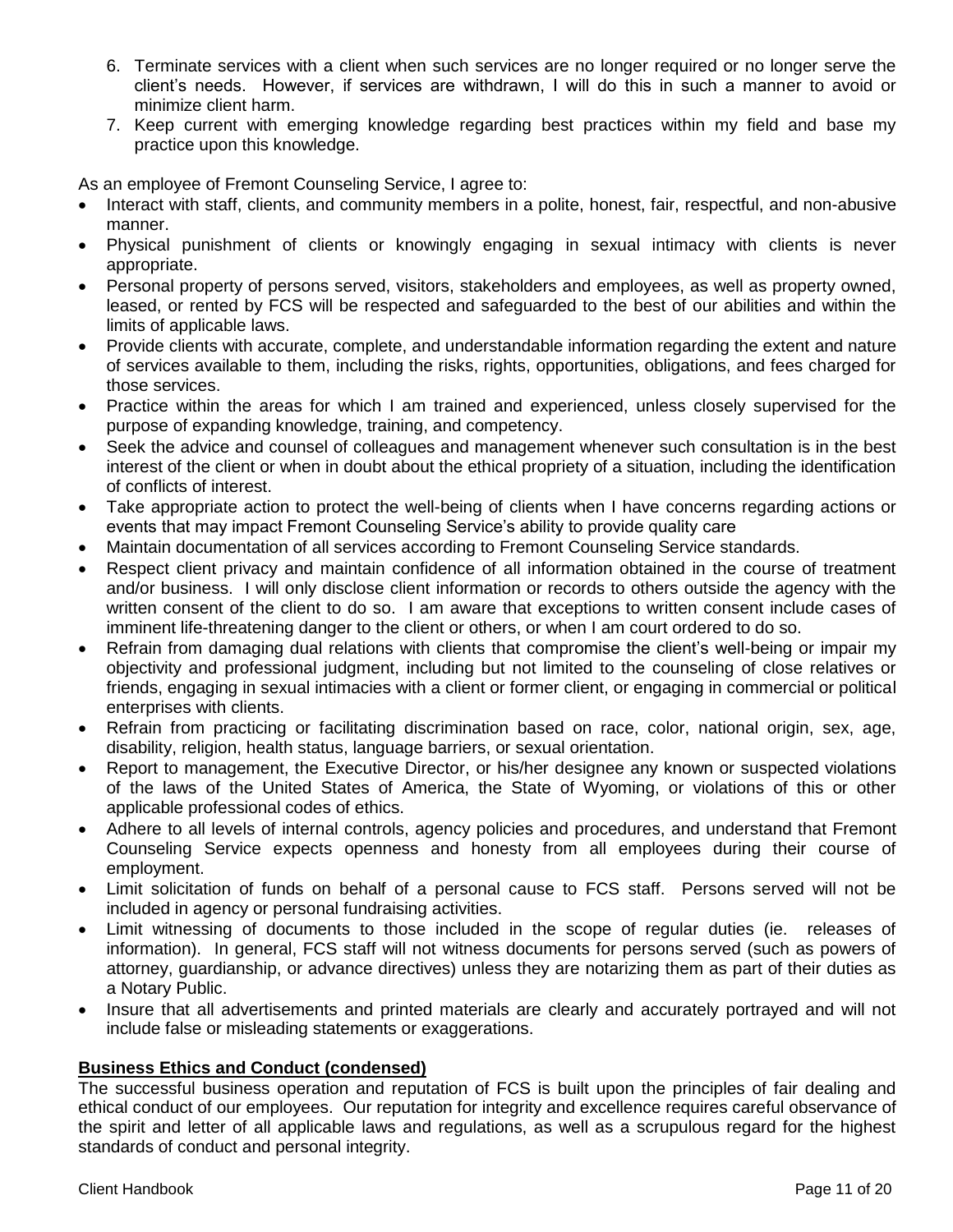The continued success of FCS is dependent upon the trust of our clients and stakeholders and we are dedicated to preserving that trust. FCS will comply with all applicable laws and regulations and expects its Board of Directors, Executive Director, managers, and employees to conduct business in accordance with the letter, spirit, and intent of all relevant laws and to refrain from any illegal, dishonest, or unethical conduct.

Please immediately report to any Manager, the Executive Director or his/her designee any known or suspected violations of the laws of the United States of America, the State of Wyoming, or violations of this or other applicable professional codes of ethics.

#### **CLIENT RIGHTS (1K2,2B8d1a)**

Fremont Counseling Service (FCS) supports and protects the fundamental human, civil, constitutional, and statutory rights of all served persons. Treatment is provided from initial contact to closure without discrimination of race, religion, sex, sexual orientation, ethnicity, cultural orientation, age, disability, sources of social and financial support, or type of mental health or substance abuse disorder. (1K1i)

- 1. Each person served has the right to considerate and respectful care, free of abuse, exploitation, retaliation, humiliation and neglect.(1K1c)
- 2. The person served (or when appropriate his/her family members) has the right to information to facilitate decision-making. The client has the right to access their own records and/or have that information given to another appropriate person to act on his/her behalf. (1K1d)
- 3. The person served has the right to know the name and qualifications of the clinician and other staff members responsible for providing services and care to them.
- 4. The person served has the following rights about informed consent to treatment (1K1e1):
	- a. The clinician will provide all information needed for the person, and as appropriate family members, to make a decision whether or not to agree to the treatment, procedures, and services available.
	- b. The information provided will include at least an explanation and understanding of the procedures and/or treatment involved, the risks the client may be taking and how long the person may have to be incapacitated (out of work, restricted from normal activities) due to the procedures or treatments.
	- c. The person served has the right to know other treatment choices, if any, they may have other than the treatment or services indicated.
- 5. The person served has the right to privacy and dignity concerning their treatment and the clinical management of their treatment, according to federal, state and agency confidentiality policies, procedures and operations. Case discussion, examination, and treatment will be conducted in confidence and only when necessary. No persons other than those necessary for treatment will be permitted to observe any assessment or counseling procedure without consent from the person served, and as appropriate family members. The person served has the right to refuse the presence of persons not directly involved in their plan of care during treatment. (1K1b, 1K1e2)
- 6. Interns, students, and volunteers will always be introduced as such.
- 7. The person served has the right to be informed of all components and members of the service area team(s) that offer services. (1K1e4)
- 8. The following services, when requested, may be provided during the course of treatment (1K1e3):
	- a. Services will be provided to those served to the extent FCS and available resources can provide them.
		- i. Assessment evaluation and determination of general health condition of the person
		- ii. Services mental health and substance abuse treatment interventions (may be provided concurrently)
		- iii. Referral if the FCS is unable to provide needed services the person served will be referred to another service provider or agency to assist with obtaining the necessary services. Referrals may be made for additional mental health and substance abuse treatment, medical care, selfhelp and advocacy groups and/or legal entities, as appropriate. (1K1f)
	- b. The person served, and as appropriate, family members has/have the right to expect that the referring clinician will obtain up-to-date reports of the care and progress while the person is receiving services from other providers.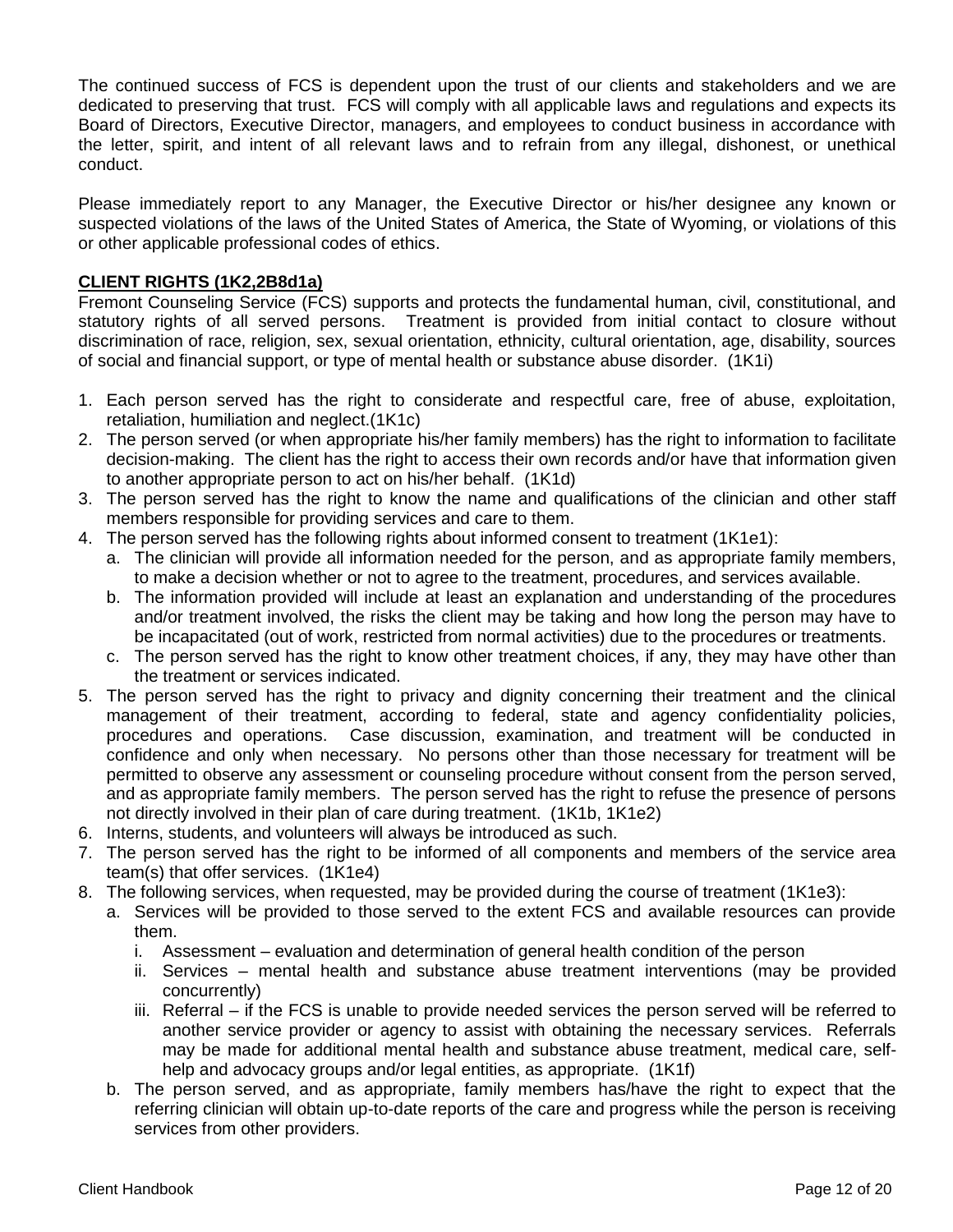- c. When transferring a person served to another provider when the agency cannot provide required services:
	- i. the transfer will be medically and psychologically necessary
	- ii. the person served (or representative) will agree to the transfer
	- iii. the person served has the right to know the alternatives to the transfer before giving permission
	- iv. the facility to which the person is to be transferred must agree to accept the person before the transfer occurs.
- 9. The person served has the right to know FCS rules and regulations that pertain to services received and their personal conduct.
- 10. The person served has the right to know that FCS may be required to report on progress and share treatment information for those individuals that are referred to our services for legal purposes. (2B8d1dix)
- 11. The person served and family members has/have the right to report complaints or file grievances following agency operations. These actions will **not** result in retaliation or barriers to service. (1K3a2)

### **RESTRICTIONS OF RIGHTS (2B8d1gi, 2B8d1giii)**

While clients have fundamental human, civil, constitutional, and statutory rights, there may be instances in which the rights and safety of the staff of FCS must be protected. Your access to services may be restricted when a staff member believes that doing so results in a natural and logical consequence to a particular event or behavior (for example – those that pose a threat to the health and safety to FCS staff). There must be a demonstrated benefit to the restriction before it will be approved by management. When/if access to services is restricted, clients will be informed of actions that must be taken by the client in order for their access to be reinstated. If restrictions are put in place, clients will be referred to other organizations that can meet the restricted need, as applicable. Restrictions will be reviewed on a regular basis in order to determine if they can be lifted.

#### **CLIENT RESPONSIBILITIES (2B8d1a, 2B8d1diii )**

Those served by Fremont Counseling Service are expected to:

- 1. willingly participate in the services as you, your parent/guardian, other family members and clinician outline in the treatment plan
- 2. provide accurate and complete information to the clinician and other service providers
- 3. request additional information if any part of the treatment process is unclear
- 4. participate in services clean and sober and to the best of your ability
- 5. follow agency policies regarding legal and illegal drug use
- 6. pay for services provided
- 7. be considerate of the rights of others served by FCS
- 8. treat FCS staff and other clients will dignity and respect
- 9. treat FCS facilities and equipment with respect and understand that if a person served damages, destroys or causes facilities and/or equipment to malfunction they will pay for repair, replacement or removal costs at their own expense
- 10. refrain from physical aggression toward staff, others served and visitors
- 11. refrain from verbal threats and intimidation of staff, others served and visitors
- 12. follow group rules as decided by participants and/or facilitators
- 13. accept responsibility for actions if treatment is refused or recommendations are not followed
- 14. discuss questions, concerns or problems about services with their clinician

#### **EXPECTATIONS OF GROUP MEMBERS (2B8d1a, 2B8d1diii, 2B8d1g)**

Certain behaviors may result in immediate removal from FCS groups and possible removal from FCS services.

- Physical aggression toward staff or other group members
- Verbal threats and intimidation of staff or other group members
- Coming to group under the influence of alcohol or drugs
- Possessing alcohol or drugs of abuse in FCS facilities or during FCS activities
- Refusal to take a breath or urine test when requested by FCS staff
- Violation of other group members' confidentiality
- Refusal to pay for services provided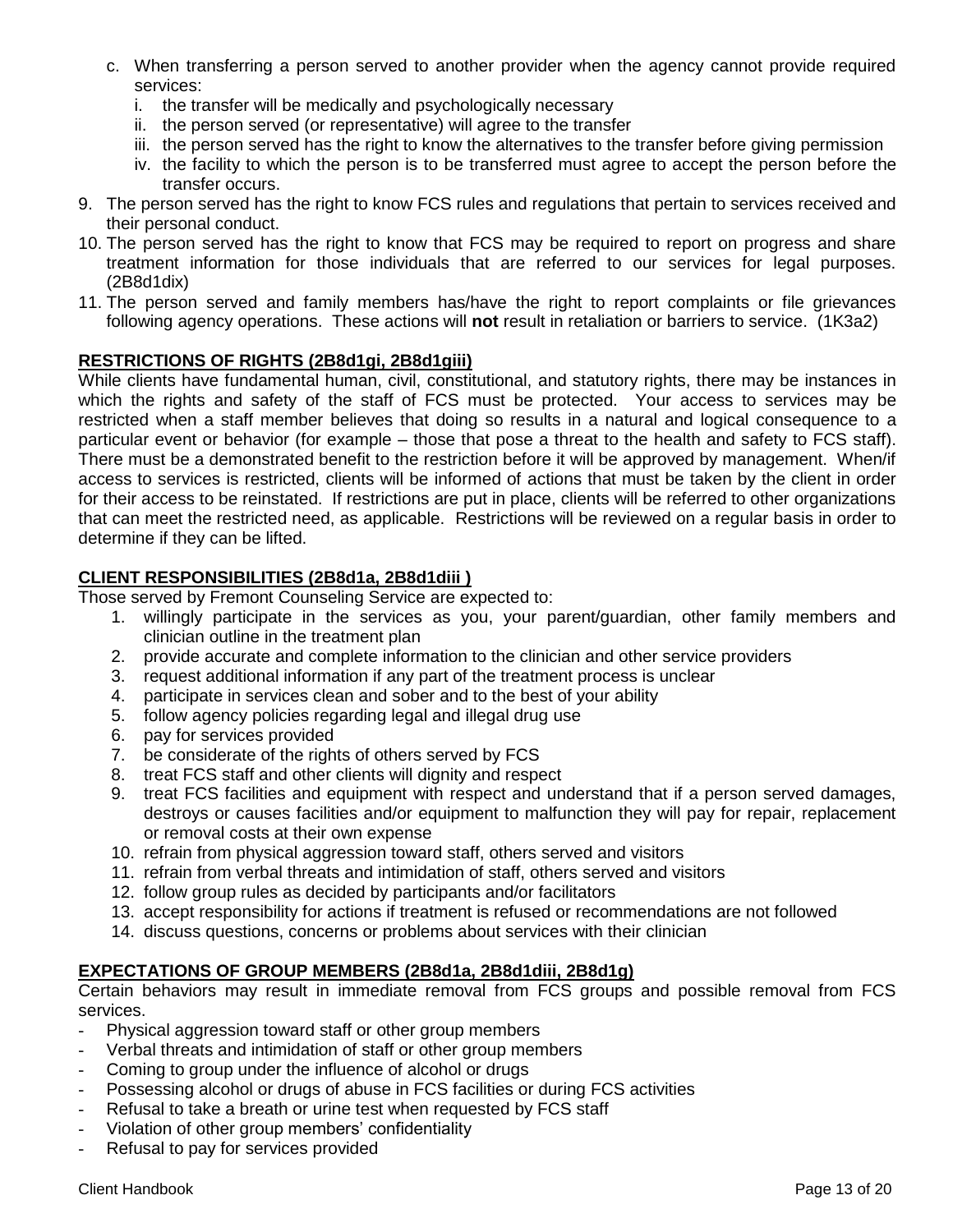Accumulated behaviors may lead to eventual discharge from FCS treatment programs.

- Repeated abstinence violations, particularly if not revealed prior to a urine/breath test
- Repeated absence/tardiness that is not excused before the session begins
- Lack of appropriate participation (such as not taking part in group, failure to complete homework, failure to attend peer support network meetings)

Those removed from group therapy may appeal to the treatment team and/or Executive Director or designee to return. Those persons that are removed from FCS group therapy services will be referred to more appropriate services as available.

#### **COMPLAINT/GRIEVANCE PROCEDURE**

Fremont Counseling Service (FCS) provides a procedure to address complaints and grievances. Staff is available to assist those served or family members to begin this procedure. (1K3b2)

Complaints (verbal in nature) are first addressed through the clinician or through their Service Manager. Formal grievances (written complaints) must be filed through the Human Resources Manager. The person that submits the complaint will receive a written decision within thirty (30) working days of the receipt of the complaint by the Human Resources Office. (1K2h, 2B8d1b)

A complaint form is included on page 18 of this handbook. Complaint forms and information on submitting a complaint can also be located on the FCS website: <http://fremontcounseling.com/contact-us/>(1K3b1)

#### **COMPLAINTS/GRIEVANCES INVOLVING CLIENTS, VISITORS AND STAKEHOLDERS**

Fremont Counseling Service (FCS) will provide prompt and equitable resolution of complaints/grievances made by persons served, visitors, and stakeholders.

Written complaints/grievances made anonymously will be taken into consideration by the Executive Director, but may not be investigated. Written and signed complaints/grievances will be investigated.

#### **MANAGEMENT AND INVESTIGATION OF COMPLAINTS / GRIEVANCES**

Fremont Counseling Service (FCS) will adhere to a timeline and implement a standardized process in order to provide consistent and timely responses to complaints/grievances that are submitted to the Human Resources Director.

Upon receipt of a complaint/grievance the Human Resources Director will acknowledge receipt of complaints/grievances in writing to the complainant within one (1) working day.

Based on the nature of the complaint, the Human Resources Director will assign the investigation to the appropriate Service Manager within one (1) working day of receipt of the complaint. A copy of the complaint/grievance will be forwarded to the Executive Director for review/notification within one (1) working day of receipt.

The individual(s) assigned to the investigation will initiate the investigation within one (1) working day of notification of assignment. Investigations will be conducted in order to provide feedback to the complainant and provide resolution of the issue. (1K3a3)

Investigations may be informal, but thorough, providing opportunity for all interested persons and their representatives an opportunity to submit evidence relevant to the complaint/grievance.

After all interviews have been conducted, the investigator(s) will prepare a Recommendation Memo and submit it along with the investigation file to the Human Resources Director for initial review within fifteen (15) working days of assignment of the complaint/grievance. The Human Resources Director will submit the recommendation and a copy of the investigation file to the Executive Director within one (1) working day of receipt.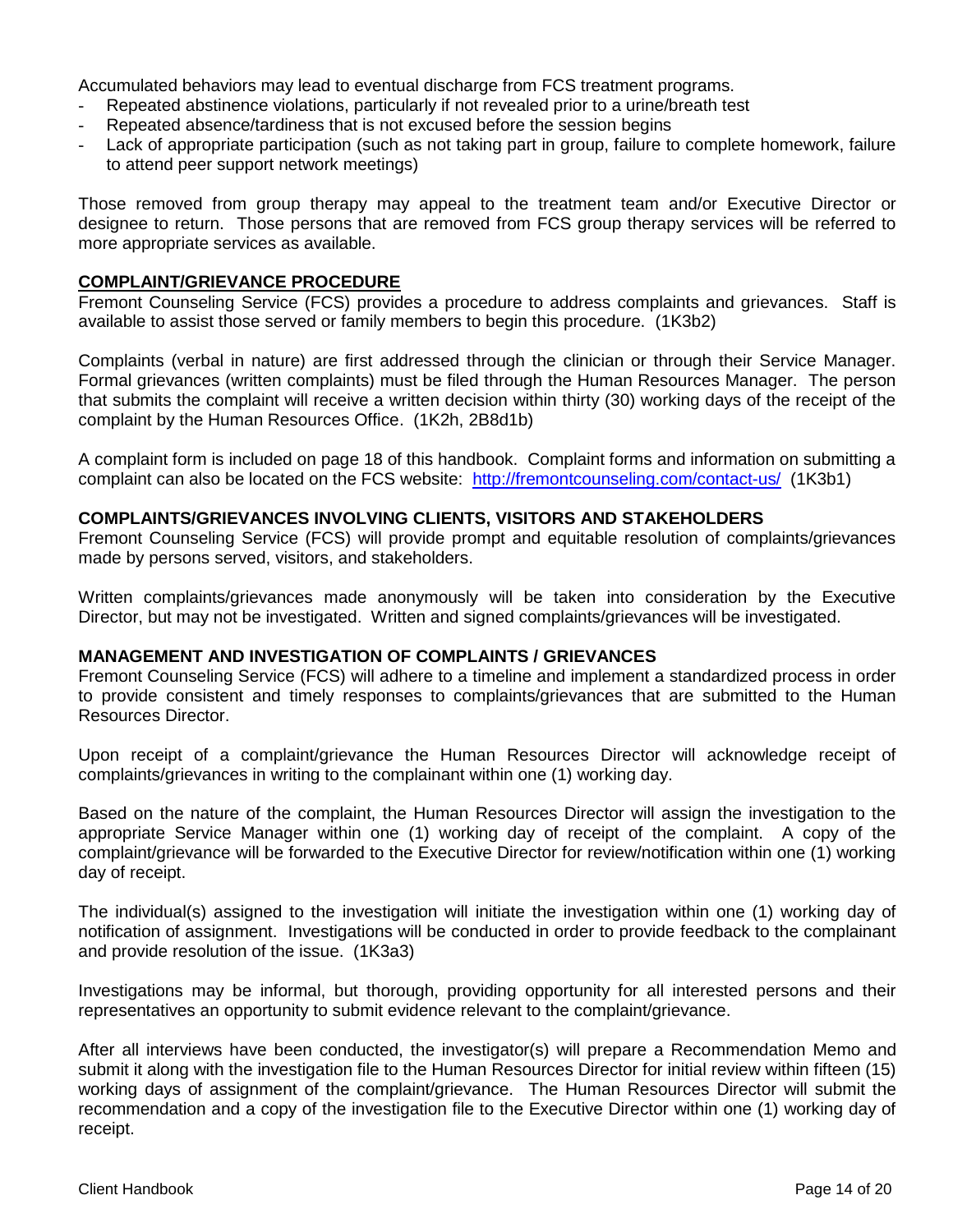The Executive Director will provide a final determination of the investigation within three (3) working days of receipt of the recommendation and investigation file to the Human Resources Director for completion of processing.

A copy of the determination will be forwarded to the individual that submitted the complaint/grievance, as applicable. A copy of the determination will be placed in the investigation file.

The entire complaint/grievance process should take no more than thirty (30) days of the receipt of the complaint/grievance to provide written notification to the person submitting the complaint/grievance of the final determination and actions taken to resolve the issue, if any. (1K3a5a, 1K3a5b, 1K3a6)

A written appeal of the decision made by the Executive Director may be filed with the President of the Board of Directors within ten (10) days of the receipt of the notification/determination letter. (1K3a4)

The right of the person to prompt and equitable resolution of the complaint filed hereunder shall not be impaired by the person's pursuit of other remedies. Utilization of the complaint/grievance procedure is not a prerequisite of other remedies. No recrimination or service barrier toward the person filing the complaint/grievance will take place due to its filing. (1K3a2)

1D1c, 1I8b1a, 134a6, 1K3a8

#### **Contact Information for Client Complaint Advocacy Services:**

A client or parent/guardian has the right to contact the following agencies for assistance at any time.

DEPARTMENT OF HEALTH, MENTAL HEALTH and SUBSTANCE ABUSE DIVISION 6101 N Yellowstone Road, Qwest Building, Suite 220 Cheyenne, WY 82002 (800) 535-4006 (307) 777-6494 Fax: (307) 777-5849 **<https://health.wyo.gov/behavioralhealth/mhsa/>**

#### **PROTECTION AND ADVOCACY SYSTEM INC**

7344 Stockman Street 195 S 5<sup>th</sup> Street Cheyenne, Wyoming 82009 Lander, WY 82520 (307) 632-3496 (307) 332-8268 Fax: (307) 638-0815 **<http://www.wypanda.com/>**

**Protection & Advocacy for Individuals with Mental Illness Program (PAIMI)**

Phone: 307-635-7817 (Assistance Requests Only: 800-654-7972)

#### **WYOMING GUARDIANSHIP CORPORATION**

Substance Abuse and Mental Health Ombudsman Program P.O. Box 2778 Cheyenne, WY 82003 1-888-857-1942 or (307) 632-5519 **http://www.wyoguardianship.org/lifeManagement/samhop.html**

#### **MENTAL HEALTH PROFESSIONS LICENSING BOARD**

1800 Carey Avenue, 4th Floor Cheyenne, WY 82002

(307) 777-3628 **https://mentalhealth.wyo.gov/**

The Mental Health Professions Licensing Board regulates the practice of Licensed Professional Counselors (LPC), Licensed Clinical Social Workers (LCSW), Licensed Marriage and Family Therapists (LMFT), Licensed Addictions Therapists (LAT), Certified Social Workers (CSW), Certified Addictions Practitioners (CAP), Certified Addictions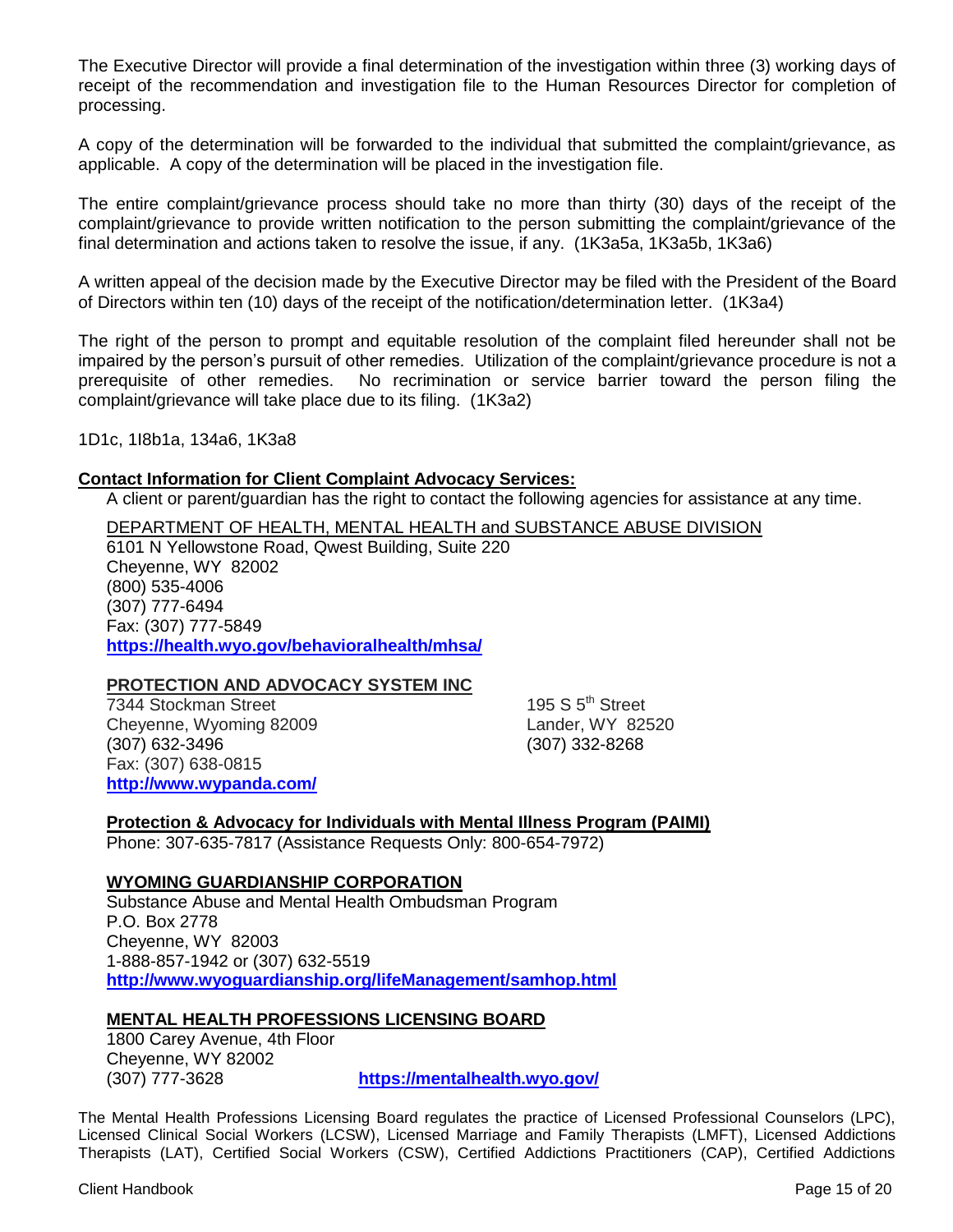Practitioners Assistants (CAPA), and Certified Mental Health Workers (CMHW). Complaints may be registered against individuals only. This Board does not have jurisdiction or authority over mental health agencies. All complaints must name the individual the complaint is filed against, and must be signed by the person registering the complaint.

#### **U.S. DEPARTMENT OF HEALTH & HUMAN SERVICES PRIVACY OFFICIAL**

**Office of Civil Rights Counseling Service Fremont Counseling Service** 200 Independence Avenue SW 748 Main St<br>
Washington, DC 20201 1999 Washington, DC 20201 1-877-696-6775 (307) 332-2231 **<https://www.hhs.gov/ocr/filing-with-ocr/index.html> shayes@fremontcounseling.com**

1K3b, 2A7b

#### **BILLING and INSURANCE INFORMATION**

For more information on your bill and our billing procedures, please contact:

- Controller  $(307)$  332-2231
- $\bullet$  Billing Clerk (307) 332-2231

### **PAYMENT POLICIES AND PROCEDURES (2B8d1e)**

Payment is expected at the time of service. We accept credit and debit cards for your convenience. Fees for service will be set based on financial information that you provide to us. Please see the last page of this handbook for our most current fee schedule. We will bill you for any co-pays or deductibles and will bill insurance companies and other third party payers for all services provided. If you have problems with paying your bill, please contact our offices to set up a payment plan. If you have a balance with us when you leave services and you have not paid on your account, we will send your account to collections.

#### **Clients that cancel appointments less than twenty-four (24) hours in advance or do not keep appointments will be charged a \$25.00 No Show fee.**

**You are welcome to come back for services at any time – we'll be happy to see you.**

#### **NOTICE TO OUR CLIENTS THAT ARE ELIGIBLE FOR MEDICAID BENEFITS:**

As a service to our clients that are eligible for Medicaid benefits, we will bill Equality Care for services rendered. However, please be aware of the following:

- If you have insurance, Medicare, or any other third party coverage, Equality Care requires that we bill these other payment sources first.
- If services provided to you are denied and/or not covered by Medicaid, you will be financially responsible for payment of those services.

#### **INFORMATION ON PSYCHIATRIC ADVANCE DIRECTIVES (2B8d3)**

A PAD is a legal document created by a competent person that allows the person to give instructions for future mental health treatment or appoint an agent to make future decisions about their mental health treatment. The document is used when the person experiences acute episodes of psychiatric illness and becomes unable to make or communicate decisions about their treatment.

For more information about PAD's, please contact your clinician or you can find more information on the National Resource Center for Psychiatric Advance Directive's website: **[www.nrc-pad.org](http://www.nrc-pad.org/)**

#### **RESEARCH**

Fremont Counseling Service does not participate in research projects. If this policy changes, permission will be obtained before anyone is involved in a research project. At all times FCS maintains the highest ethics including research guidelines, ethics, and any investigation of alleged infringement on client rights. (1K1e5, 1K1g)

#### **PERSONAL SAFETY AND HEALTH (2B8d2)**

 First aid kits are located in identified locations in each building owned/leased by FCS and in each vehicle.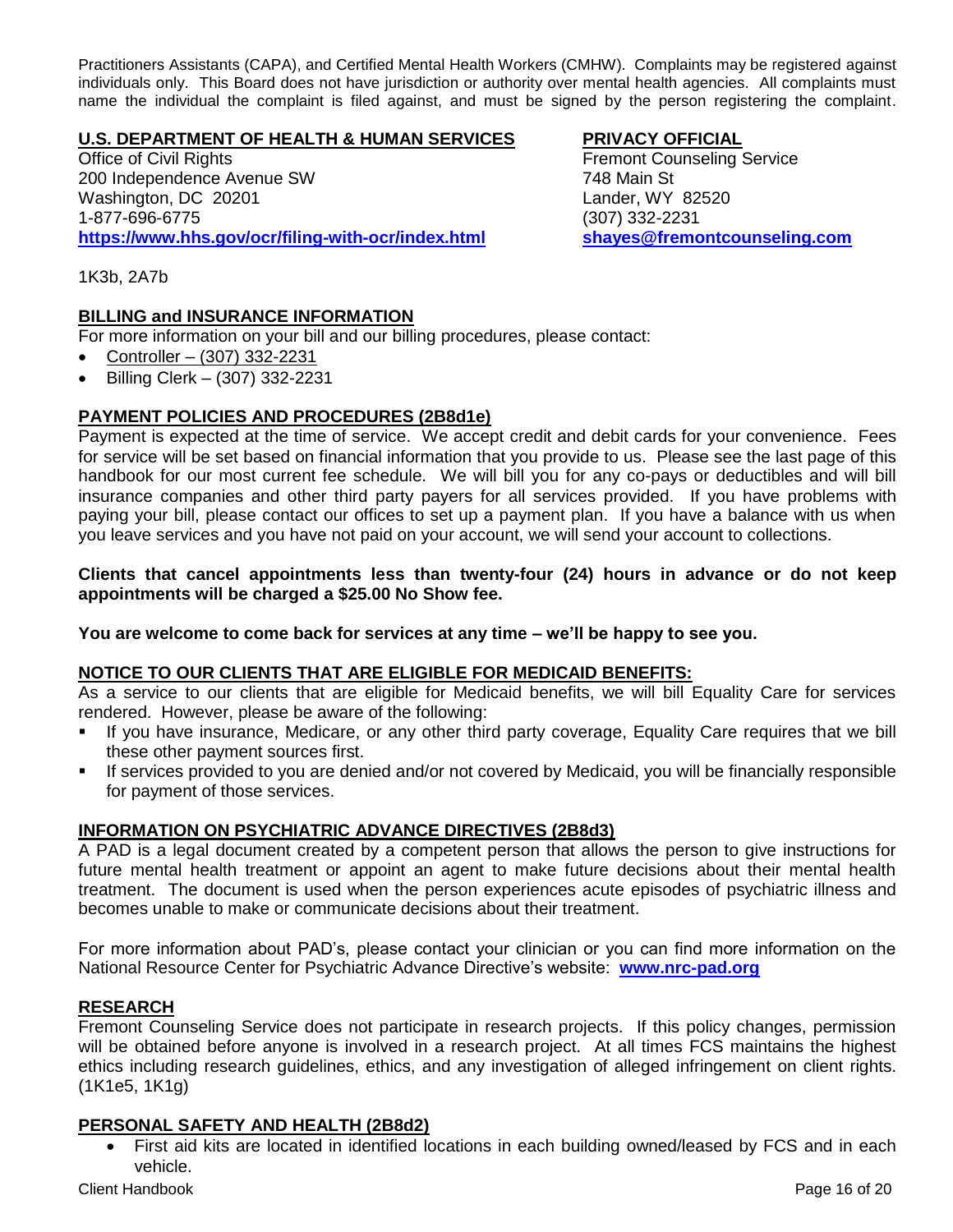- Seat belts will be used at all times when transported by FCS staff and/or in FCS vehicles. Appropriate child restraints will be used when children ride in the car.
- Personal hygiene including universal precautions and appropriate hand washing is expected of staff and those served.

#### **EMERGENCY EXITS (2B8d2)**

Emergency exit routes are posted in each office and room in each FCS office.

#### **WEAPONS (2A25b4,2B8d1fv)**

If weapons are found on FCS clients, visitors, or staff when on FCS property, or while participating in an FCS activity, the person will be requested to remove it from the property/activity. If the person does not comply, law enforcement will be notified.

#### **ILLEGAL DRUG POLICY (2A25b1, 2B8d1fiii)**

Fremont Counseling Service (FCS) will not allow illegal drugs on property owned, rented, or leased by the agency or at other locations during FCS activities.

#### **LEGAL DRUG POLICY (2A25b2, 2B8d1fiii)**

Fremont Counseling Service (FCS) will take appropriate action with legal drugs (including alcohol for those 21 years of age and tobacco for those 18 years of age) brought on property owned, rented, or leased by the agency or to a FCS activity.

If medication is brought to the office by a client or client representative for safekeeping, the container will be marked with the client's name and date and locked in the medication cabinet. The medication will be kept in the cabinet until the person requests the return of the medication or the medication expires. (2A25b3, 2B8d1fiv)

If FCS activity participants bring medications to take during sessions FCS Form 142.0 (Request for Minor to Receive Medications.FCS Activities) must be completed prior to the activity session. The FCS facilitator will hold the medication until the recommended time to ingest/administer. (2B8d1fiv)

If alcohol is brought onto FCS property or on an FCS activity, the person will be asked to surrender it and FCS staff will immediately dispose of it. If they do not, he/she will be asked to leave the property. If the individual appears to be impaired they will be notified that if he/she drives a vehicle away from the premises law enforcement will be called.

Use of tobacco products is prohibited in Fremont Counseling Service office buildings and vehicles and on FCS property. Those who choose to use tobacco products must do so off FCS property. (2A25b5, 2B8d1fii)

#### **SECLUSION AND RESTRAINT (2B8d1fi)**

Fremont Counseling Service (FCS) employees will not use seclusion or physical restraints at any time. In an emergency, agency staff may use physical interventions to assist a client, visitor, or employee to regain control/composure in the emergent situation and law enforcement will be called to provide additional assistance. Physical interventions are administered in a safe manner, with consideration given to the physical, developmental, and abuse history of the individual. Bystanders will be escorted from the area.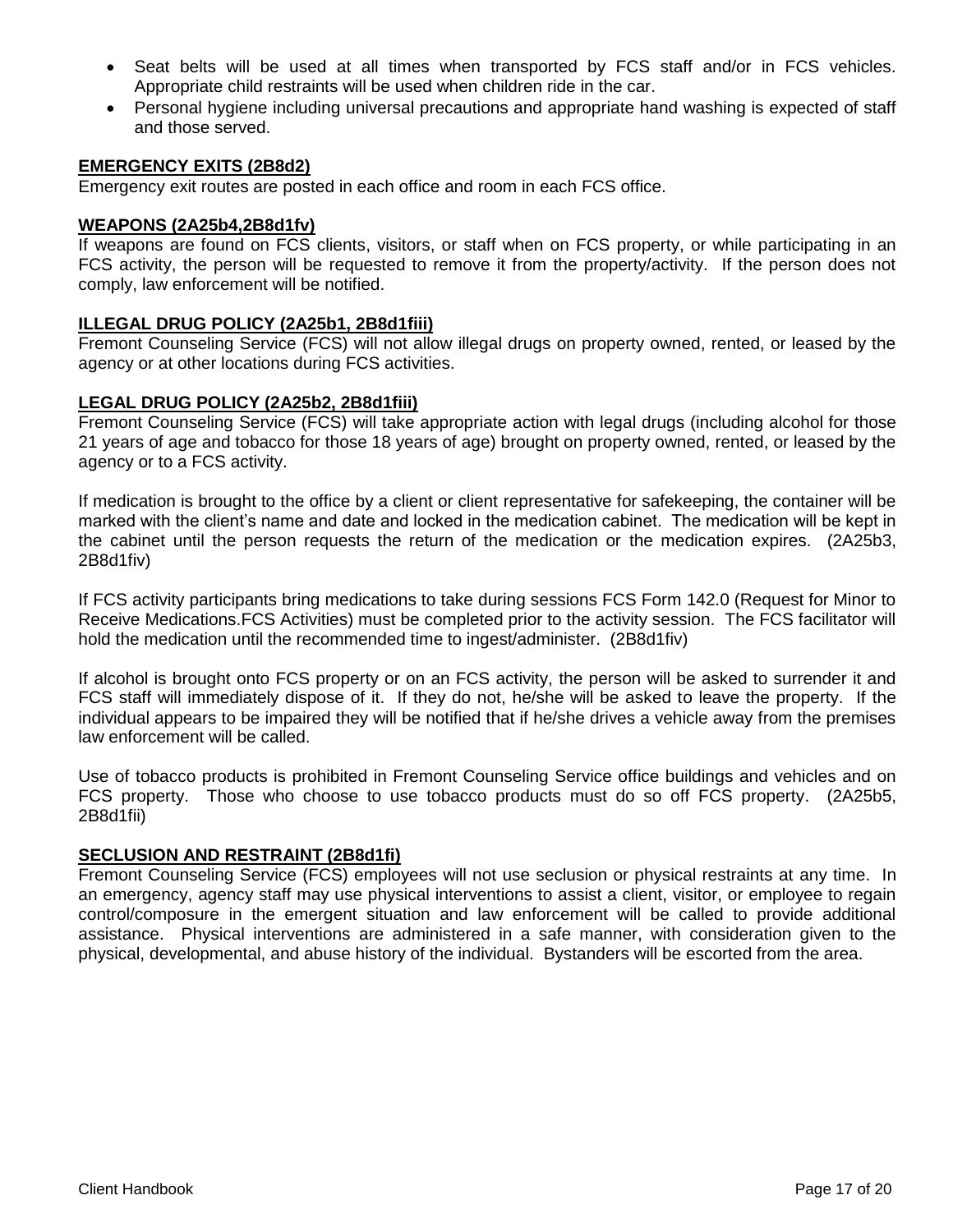# **F r e m o n t C o u n s e l i n g S e r v i c e**

*Mental Health and Recovery Services Serving Fremont County An Equal Opportunity Provider* 748 Main St., Lander, WY 82520 ~ (307) 332-2231, Fax (307) 332-9338 1110 Major Ave., Riverton, WY 82501~ (307) 856-6587, Fax (307) 856-2668 TTY Hearing Impaired - 1-800-877-9975

#### **COMPLAINT / GRIEVANCE FORM**

*This form may be completed anonymously. If you give us your name and contact information, you will receive a response in regard to this issue within thirty (30) working days of receipt of this form by the Executive Director.*

| Name                                                   | Date |  |
|--------------------------------------------------------|------|--|
| Address                                                |      |  |
| Phone Number:                                          |      |  |
| FCS Employee(s) against whom complaint is being filed: |      |  |

*If additional space is required for any of the following sections, please attach blank pages to this form.*

Complaint/grievance (please explain specific action(s) and date(s) the incident took place):

How would you like to see the complaint/grievance resolved?

| Signature                                                                                        | Date  |
|--------------------------------------------------------------------------------------------------|-------|
|                                                                                                  | Date: |
| Action(s) taken and date. If additional space is needed, please attach blank pages to this form. |       |
|                                                                                                  |       |
|                                                                                                  |       |
|                                                                                                  |       |
|                                                                                                  |       |
|                                                                                                  |       |
| Executive Director or Designee Signature                                                         | Date  |

#### **PLEASE ATTACH ANY SUPPORTING DOCUMENTATION FOR THIS CLAIM**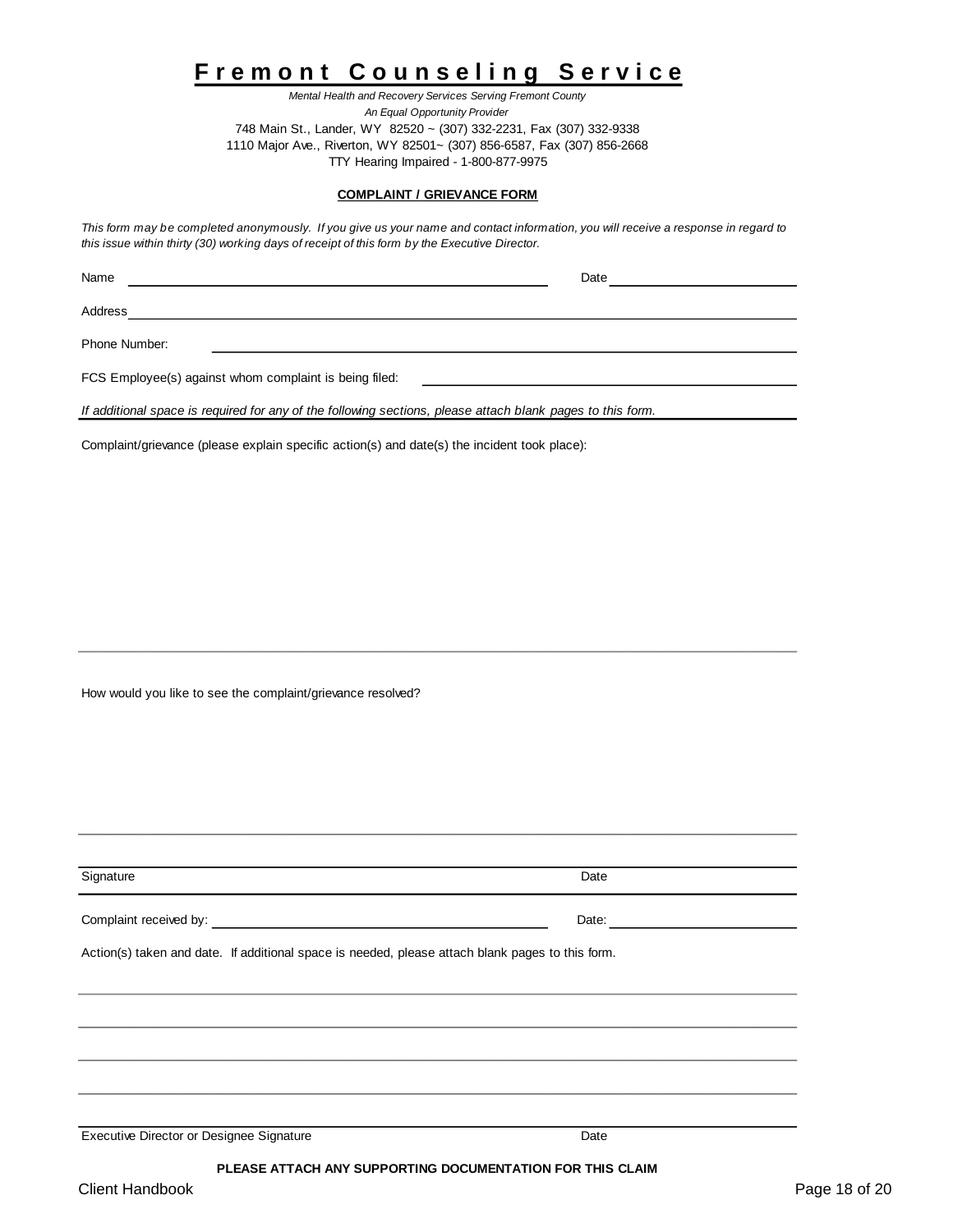**Specific credentials, specialty areas, and clinical supervisors are included on the "Professional Disclosure and Confidentiality Statement" staff list, which is available from the clerical staff.**



Reviewed/Revised: December 2016 Client Handbook, Page 19 of 20

CT1